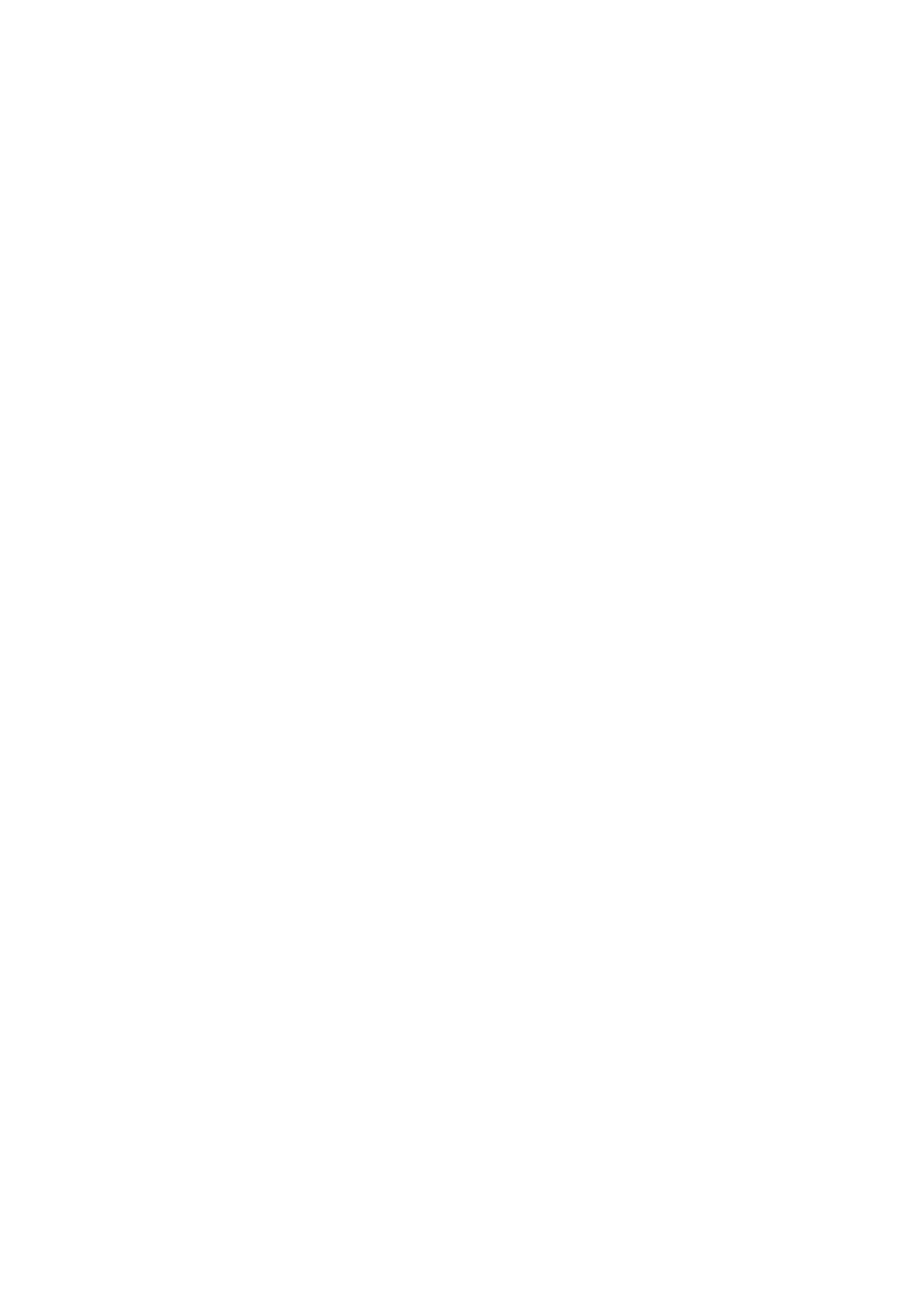## **Contents Page**

Dates and Deadlines - Pages 4-5 Pros and Cons of University - Page 6 Higher Education Jargon Buster - Pages 7-9 Deciding on a Course - A to Z - Pages 10-12 Unifrog—Page 13 Researching courses - Pages 14-15 What kind of offers do universities make? - Pages 16 -17 UCAS Tariff – Points System - Page 18 Completing your Online Application - Pages 19-23 Details of your past qualifications - Page 24 Details of your current qualifications - Page 25 Tuition Fees and Student Loans - Pages 26 Writing your personal statement - Pages 27-33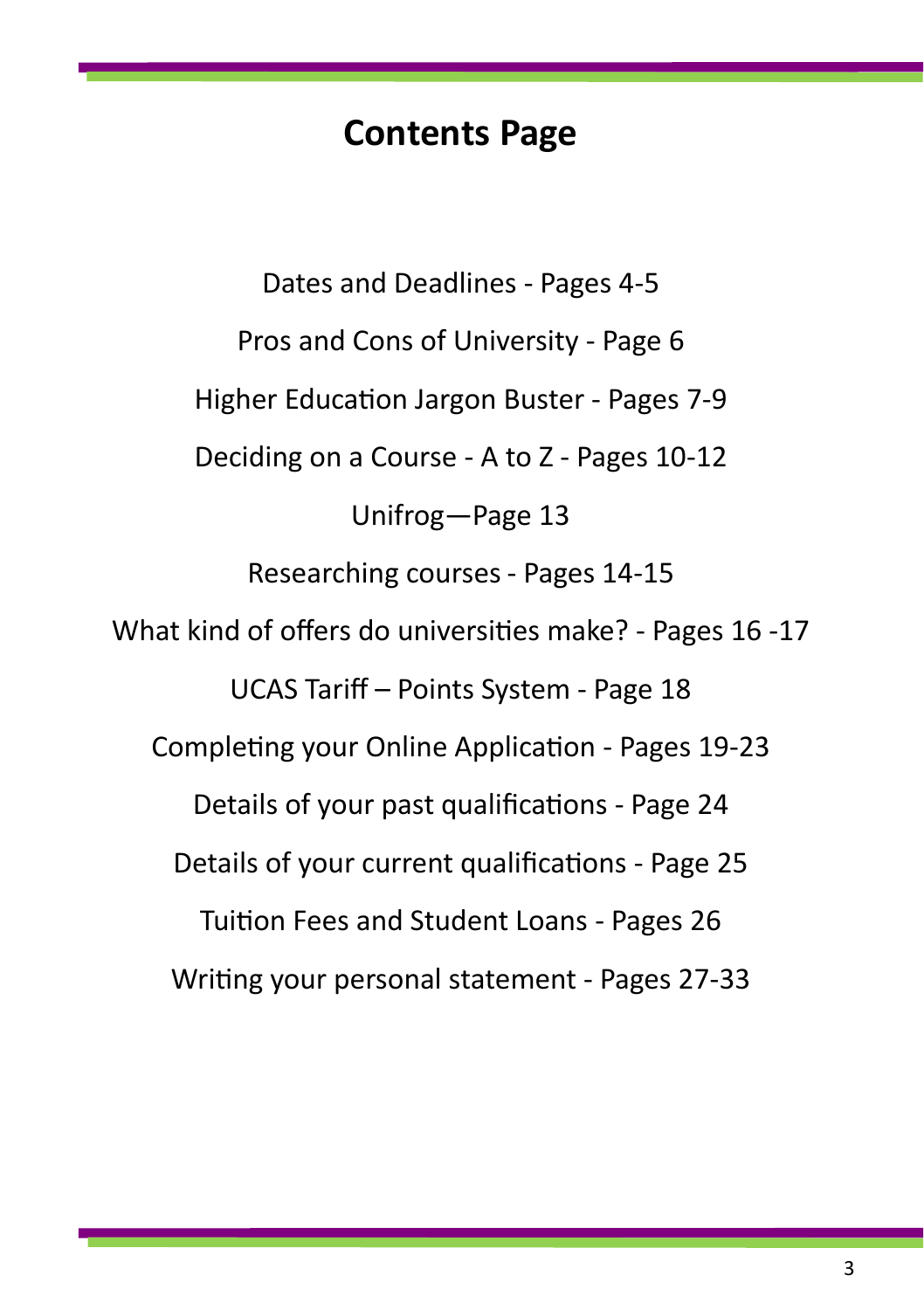## **Dates and Deadlines**

### **2021**

**June—July** Use Unifrog to research courses. Shortlist your choices, use universities' "Virtual Open Days" to see which universities appeal to you

**September** Make final choices of institutions and courses and complete UCAS application online.

- Email Mr Abell at wna@freman.org.uk when you know which five courses you are applying to and are ready for teachers to begin to write their reference
- Personal statements should be drafted on Unifrog and emailed to your main reference writer and Mr Hemel at bdh@freman.org.uk
- **30 September** Freman deadline for completion of Oxford, Cambridge, medical, dentistry, veterinary

**30 November** Freman deadline for all other UCAS applications to be sent off.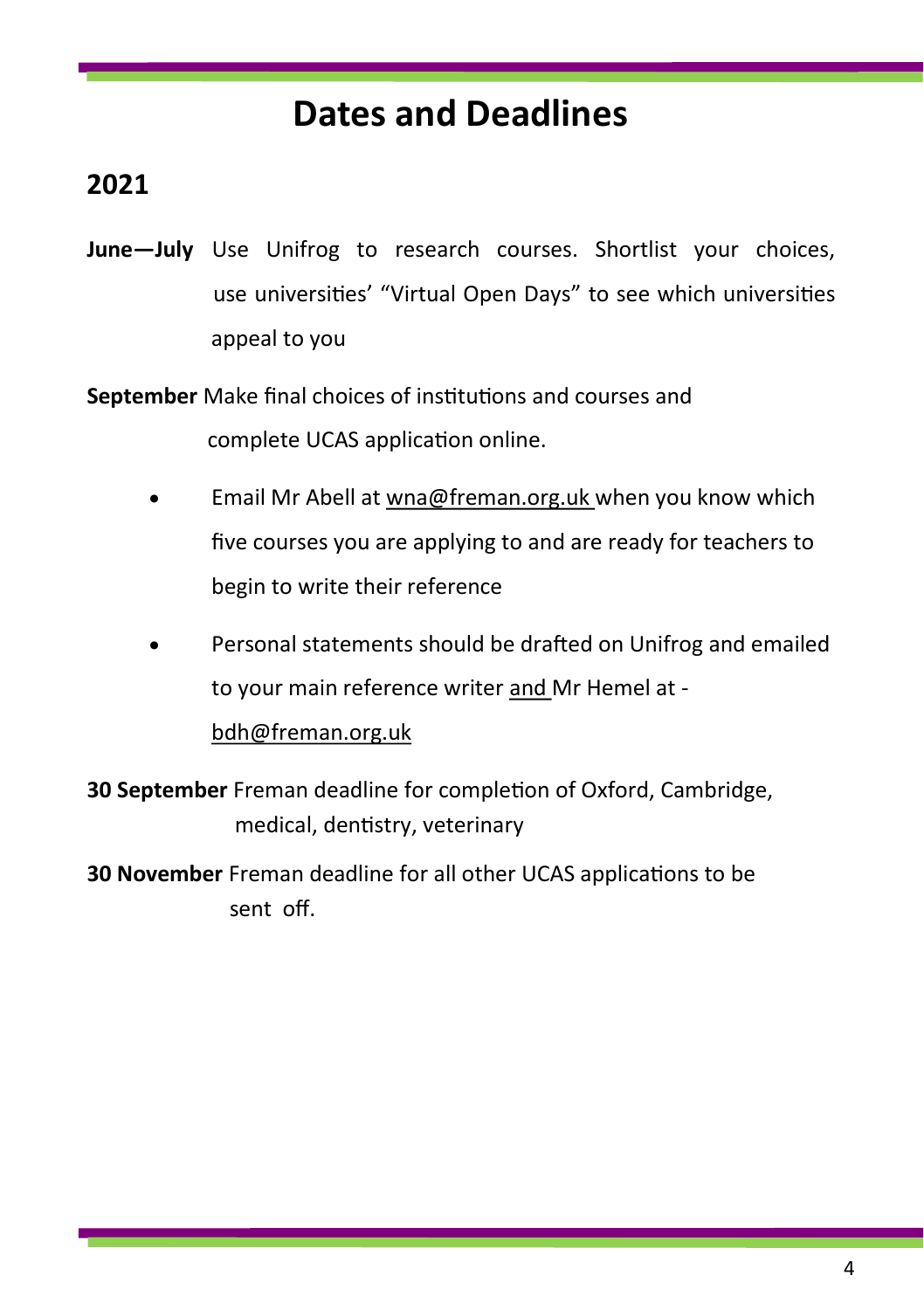## **Dates and Deadlines**

### **2022**

**26 Jan** Any application received by UCAS after this date is late and may not be accepted by the universities.

When all of your universities have replied check your deadline for acceptance. Normally, you choose one offer as your firm choice and a **lower one** as your insurance choice. This is a contract and universiti are expected to keep to it. You are **committed** to going to your first choice if you get the grades they ask for. If you do not meet the grades for your first choice but do meet the grades for your insurance choice you are **committed** to going there to study. Sometimes a university may agree to release a student from their contract so they can go into Clearing.

#### **February onwards**

Apply to Student Finance England to sort out the tuition and maintenance loans you need.

**August** Results Day. Sixth Form staff will be in college to help any students whose plans have changed or who have missed both their offers and want to find a course through Clearing. It is strongly advised that you are in the local area, or at least have very reliable internet access in case you need to contact universities that day.

**Aug-Sept** University Clearing process for students who do not yet hold an offer of a place.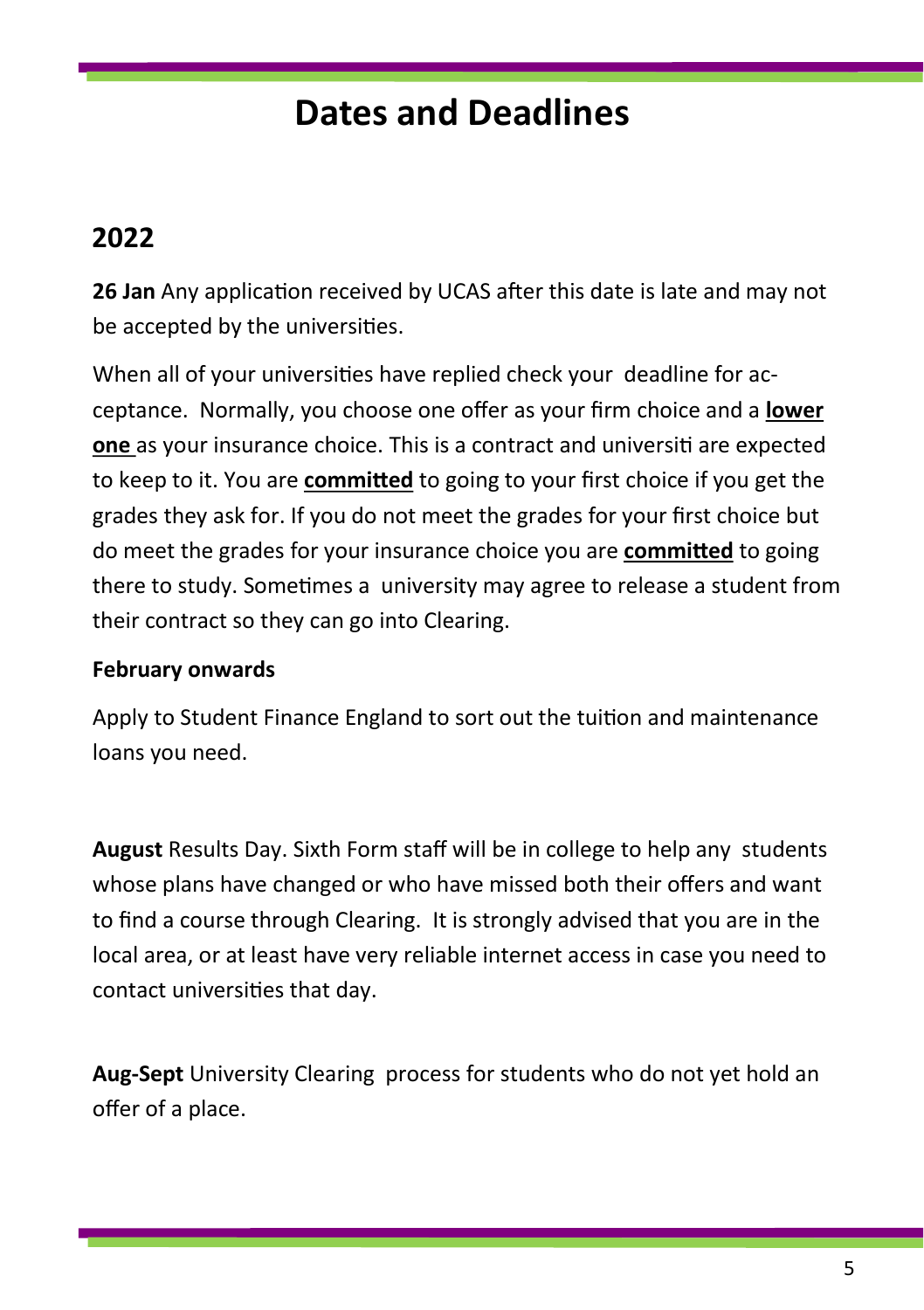## **Pros and Cons of University**

### **Arguments in favour of going to University**

- You'll make lots of new friends from all over the UK and the world
- University life is an amazing experience
- Today's graduates earn on average £9,000 per year more than people who do not have a degree
- You'll study in depth a subject that interests you
- Better qualifications generally lead to better jobs
- A degree gives you more choices in life
- Many jobs require a degree these days
- You're more likely to get a job if you have a degree

#### **Arguments against going to University**

- It usually takes 3 years to get a degree
- During this time, you're not earning and not gaining experience of work
- It's costly—high tuition fees which vary from uni to uni but many go up to £9,250 (although you never pay this money up front) plus the cost of living expenses.
- Not all graduates get well-paid jobs
- Many non-graduates find alternative ways into great careers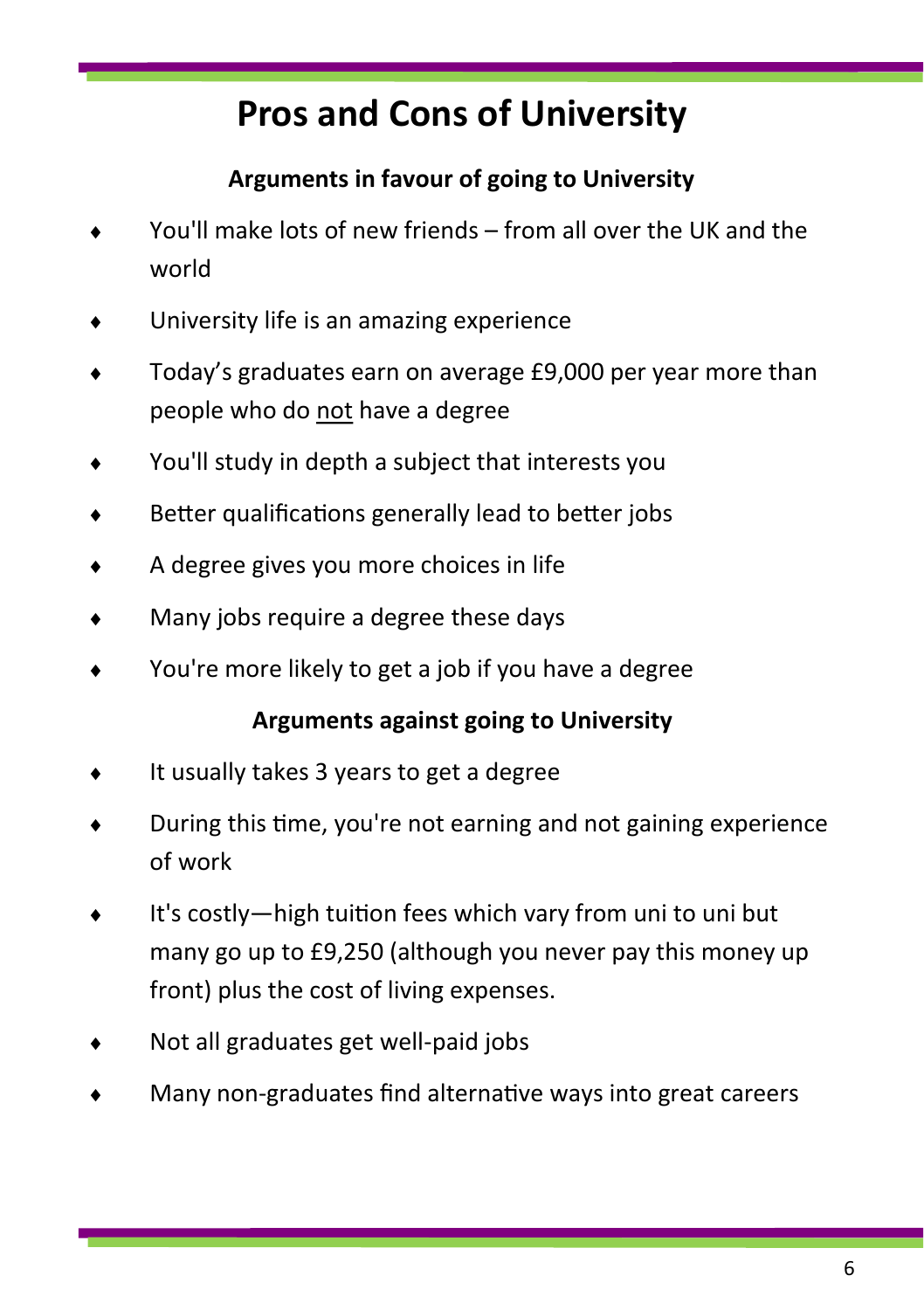## **Higher Education Jargon Buster**

| Jargon               | What it means                                                                                                                                                                                                                                                                                                     |                                                                                                                                                        |  |  |  |
|----------------------|-------------------------------------------------------------------------------------------------------------------------------------------------------------------------------------------------------------------------------------------------------------------------------------------------------------------|--------------------------------------------------------------------------------------------------------------------------------------------------------|--|--|--|
| Adjustment           | A period after Results Day when students who have met and beaten their offer require-<br>ments can try to "trade up" to a course at a more demanding university.                                                                                                                                                  |                                                                                                                                                        |  |  |  |
| <b>BMAT</b>          |                                                                                                                                                                                                                                                                                                                   | Biomedical Admissions Test -for some medicine degrees (see also UKCAT below)<br>www.bmat.org.uk                                                        |  |  |  |
| <b>Bursary</b>       |                                                                                                                                                                                                                                                                                                                   | Money given to students to help pay for their studies                                                                                                  |  |  |  |
| Clearing             |                                                                                                                                                                                                                                                                                                                   | UCAS system helping students who have no offers to find a place (Aug-Sept)                                                                             |  |  |  |
| Conditional<br>Offer | An offer which depends on getting certain grades                                                                                                                                                                                                                                                                  |                                                                                                                                                        |  |  |  |
| <b>Decline</b>       | You receive an offer but decide to reject it.                                                                                                                                                                                                                                                                     |                                                                                                                                                        |  |  |  |
| <b>Defer</b>         | Apply this year but not start the course until a year later. If you would like to do this,<br>make sure that the university accepts deferred entry for your course. And remember to<br>indicate Deferred in the Courses section of your application. If you defer, do not apply for<br>funding until a year later |                                                                                                                                                        |  |  |  |
| Degree               | A three or four year programme of HE study.                                                                                                                                                                                                                                                                       |                                                                                                                                                        |  |  |  |
|                      |                                                                                                                                                                                                                                                                                                                   | <b>BA</b> - Bachelor of Arts                                                                                                                           |  |  |  |
|                      | <b>BEd</b> - Bachelor of Education                                                                                                                                                                                                                                                                                |                                                                                                                                                        |  |  |  |
|                      |                                                                                                                                                                                                                                                                                                                   | <b>BEng</b> – Bachelor of Engineering                                                                                                                  |  |  |  |
|                      |                                                                                                                                                                                                                                                                                                                   | <b>BMus</b> – Bachelor of Music                                                                                                                        |  |  |  |
|                      |                                                                                                                                                                                                                                                                                                                   | <b>BSc</b> - Bachelor of Science                                                                                                                       |  |  |  |
|                      |                                                                                                                                                                                                                                                                                                                   | <b>BVSc</b> - Bachelor of Veterinary Science                                                                                                           |  |  |  |
|                      |                                                                                                                                                                                                                                                                                                                   | <b>FA</b> or <b>FSc</b> - Foundation Degree – vocational degree. Can lead onto a full degree                                                           |  |  |  |
|                      |                                                                                                                                                                                                                                                                                                                   | LLB-Bachelor of Law                                                                                                                                    |  |  |  |
|                      |                                                                                                                                                                                                                                                                                                                   | <b>MBChB</b> - Bachelor of Medicine                                                                                                                    |  |  |  |
|                      |                                                                                                                                                                                                                                                                                                                   | <b>Combined degree</b> – made up of modules of different subjects                                                                                      |  |  |  |
|                      |                                                                                                                                                                                                                                                                                                                   | Joint degree - two subjects studied equally                                                                                                            |  |  |  |
|                      |                                                                                                                                                                                                                                                                                                                   | <b>Sandwich course</b> – periods of study at university are alternated with periods of<br>study in industry. Sandwich courses usually last for 4 years |  |  |  |
|                      |                                                                                                                                                                                                                                                                                                                   |                                                                                                                                                        |  |  |  |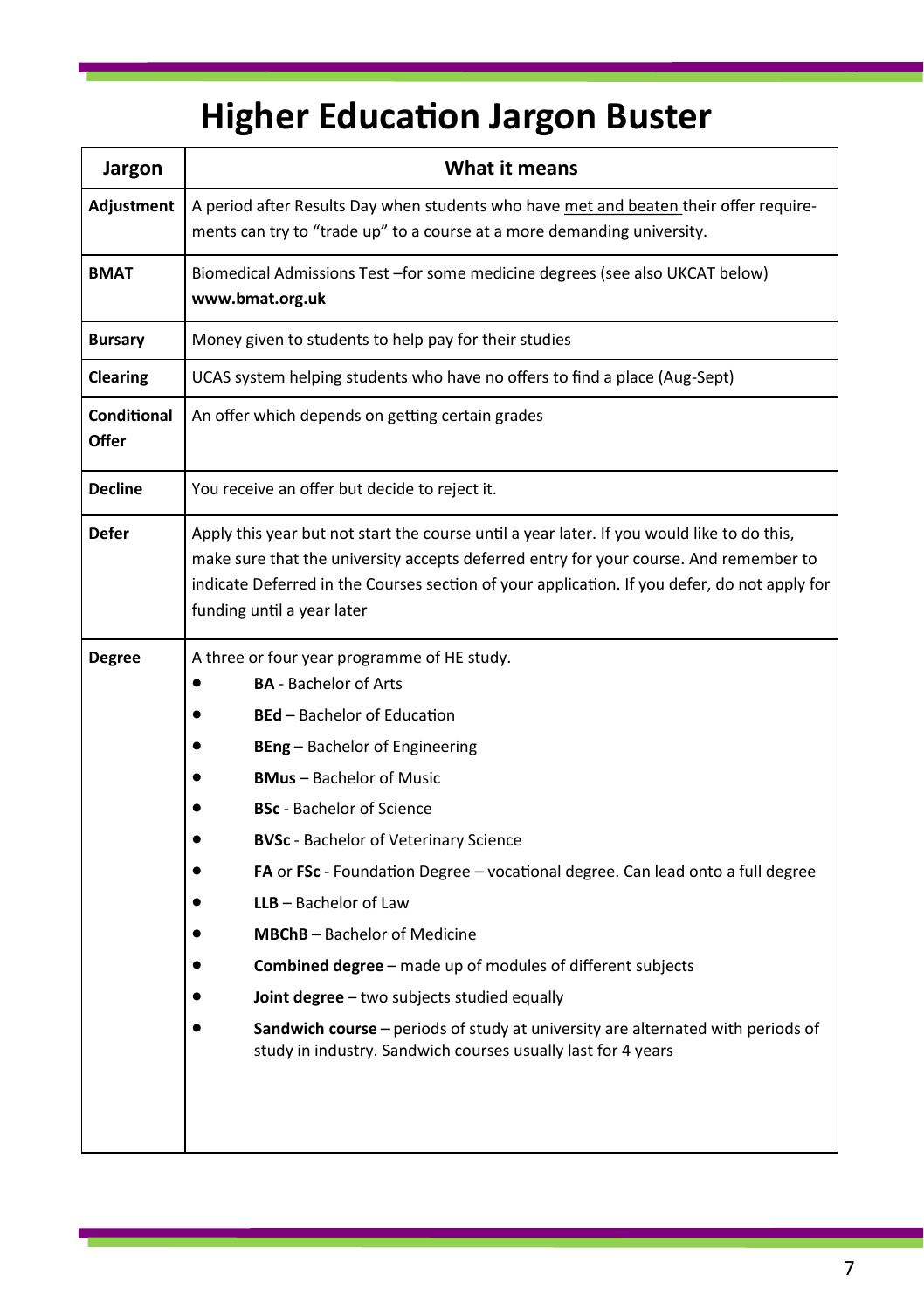| <b>DipHE</b>                 | Diploma of Higher Education. Two year course. Needs lower grades than a degree. Can<br>lead onto a degree                                                                                                      |
|------------------------------|----------------------------------------------------------------------------------------------------------------------------------------------------------------------------------------------------------------|
| DSA                          | <b>Disabled Student Allowance</b>                                                                                                                                                                              |
| <b>Entry</b><br>requirements | The points or grades you need to get onto your chosen course. See the section in this<br>booklet on UCAS Offers                                                                                                |
| <b>Erasmus</b>               | A chance to study for a year in a country in the European Union                                                                                                                                                |
| <b>Extended</b><br>degree    | Four year degree course for those who do not have the right grades for a 3 year course.                                                                                                                        |
| Firm<br>acceptance           | Your first choice of course. (see Insurance)                                                                                                                                                                   |
| Foundation<br>Course         | In a local college and usually needed to do an Art degree                                                                                                                                                      |
| <b>Foundation</b><br>Degree  | Two-year degree course. Combines academic study and practical experience. Courses are<br>related to types of job. If completed successfully you can continue onto a third year for a<br>full "honours degree". |
| <b>Foundation</b><br>Year    | Before your first year if you don't have the right qualifications for a degree (e.g. for Art,<br>Engineering, Medicine degree). Leads on to a degree course                                                    |
| Fresher                      | A first year student in Higher Education                                                                                                                                                                       |
| <b>GAP Year</b>              | A year off before you start university                                                                                                                                                                         |
| НE                           | Higher Education - education beyond A level standard                                                                                                                                                           |
| HEI                          | Higher Education Institution (e.g. university, college)                                                                                                                                                        |
| <b>HND</b>                   | Higher National Diploma – 2 year vocational qualification. Need lower grades than a<br>degree. Can lead to a full degree                                                                                       |
| Insurance<br>Acceptance      | Your second choice acceptance. If you don't get the grades for your Firm Acceptance, you<br>might get into your Insurance place                                                                                |
| LA                           | Local Authority                                                                                                                                                                                                |
| <b>LNAT</b>                  | National Test for Law – needed for entry to some Law degrees www.lnat.ac.uk                                                                                                                                    |
| Oxbridge                     | Combined name for Oxford and Cambridge Universities                                                                                                                                                            |
| Personal<br>Statement        | Space on your UCAS application for you to give your reasons for choosing a particular<br>course, etc                                                                                                           |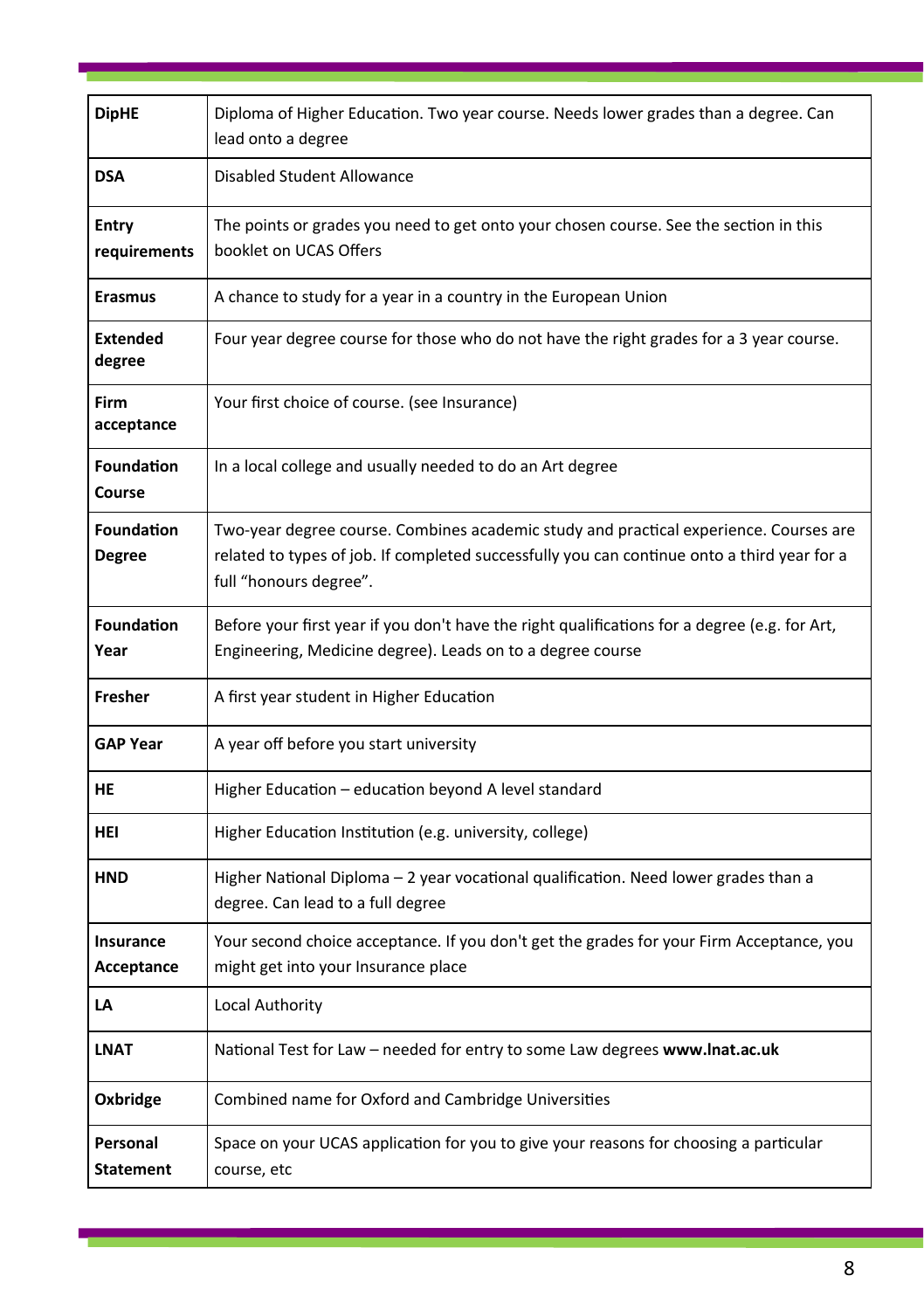| Jargon                        | What it means                                                                                                                                                  |
|-------------------------------|----------------------------------------------------------------------------------------------------------------------------------------------------------------|
| Sandwich<br>Course            | A degree course where you alternate periods of time in university and<br>industry. Thin sandwich = 6 month blocks of time. Thick sandwich = 12<br>month blocks |
| Sponsorship                   | Financial support from industry, commerce, charities or university                                                                                             |
| STEP                          | Extra qualification requested by some universities for Maths degrees.                                                                                          |
| TDA                           | Training and Development Agency - provides information about teaching<br>careers                                                                               |
| <b>TSA</b>                    | Thinking Skills Assessment $-$ a test used by Cambridge for some courses.                                                                                      |
| <b>UCAS</b>                   | Universities and College Admission Service www.ucas.com                                                                                                        |
| <b>UCAS Extra</b>             | If you have no offers in March, you can make an extra choice                                                                                                   |
| <b>UCAS Tariff</b>            | Points allocated to each entry qualification (see table)                                                                                                       |
| <b>UCAS Track</b>             | On-line system for tracking progress of your application                                                                                                       |
| <b>UCAS Apply</b>             | The UCAS on-line application system                                                                                                                            |
| UCAT                          | University Clinical Aptitude Test for students applying for dentistry and m<br>edicine                                                                         |
| <b>Unconditional</b><br>offer | An offer of a place regardless of your grades in any qualifications you<br>haven't yet taken                                                                   |
| <b>Undergraduate</b>          | A students studying for a first degree (e.g. BA, BSc)                                                                                                          |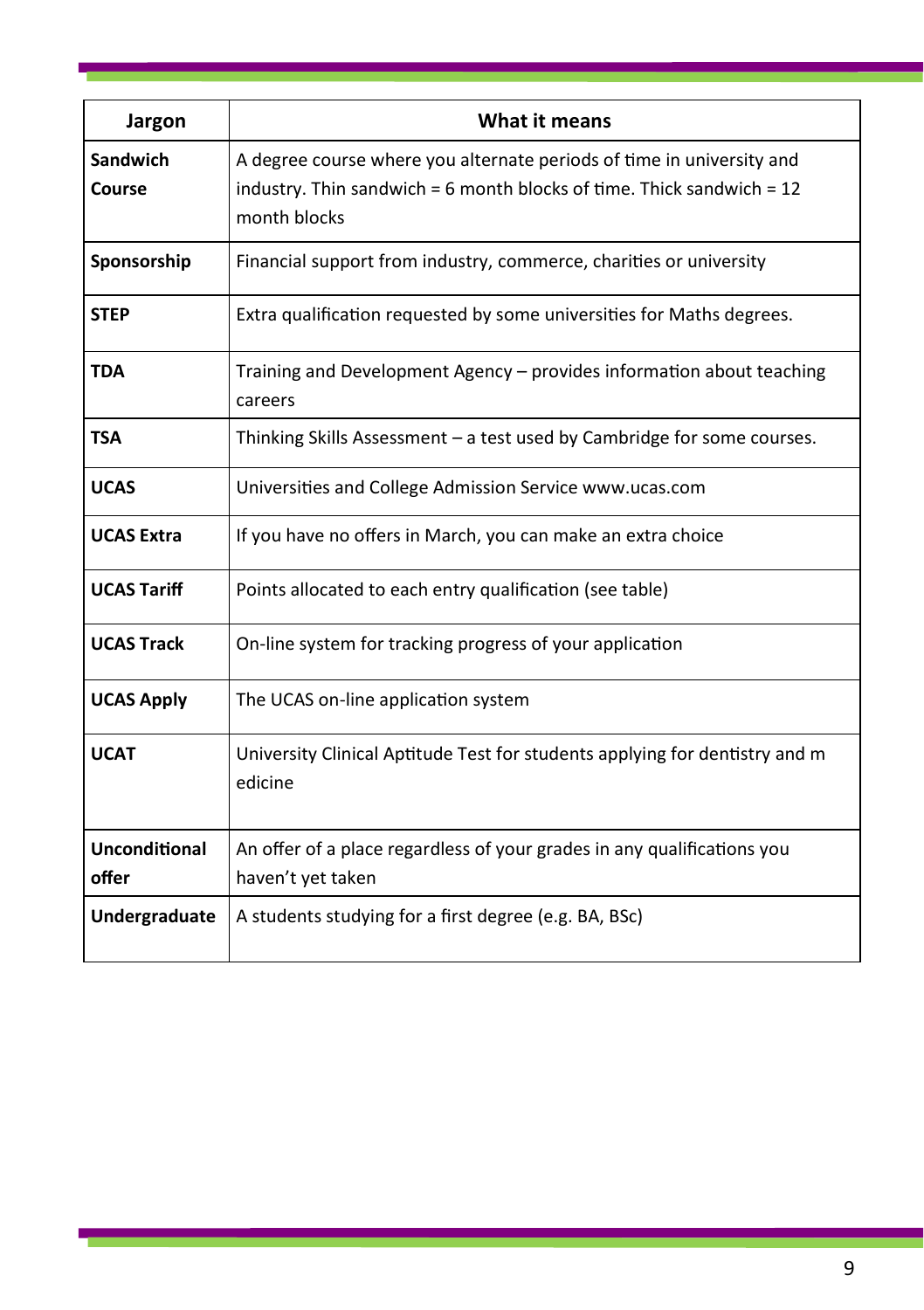## **Deciding on a Course A - Z**

| <b>Factors to</b>     | <b>Details</b>                                                                                                                                                                                                                                                                                                                                                                                                                                                                                |  |  |  |
|-----------------------|-----------------------------------------------------------------------------------------------------------------------------------------------------------------------------------------------------------------------------------------------------------------------------------------------------------------------------------------------------------------------------------------------------------------------------------------------------------------------------------------------|--|--|--|
| consider              |                                                                                                                                                                                                                                                                                                                                                                                                                                                                                               |  |  |  |
| <b>Academic or</b>    | Some courses are aimed directly at a particular type of employment field                                                                                                                                                                                                                                                                                                                                                                                                                      |  |  |  |
| vocational            | (vocational). Others are more general.                                                                                                                                                                                                                                                                                                                                                                                                                                                        |  |  |  |
| <b>Accommodation</b>  | Cost and quality of accommodation varies a lot. Your choices include:                                                                                                                                                                                                                                                                                                                                                                                                                         |  |  |  |
|                       | Halls- student accommodation. Not always on the same site as the<br>university. Can be fully catered (all meals provided – expensive),<br>part-catered (you have to do some meals for yourself), self-catering<br>(you do your own meals usually in a shared kitchen), en-suite<br>(expensive but you have your own bathroom facilities), shared or<br>single (two students in one room or a room of your own), single sex<br>or mixed sex (the Halls have men only, women only or a mixture) |  |  |  |
|                       | Student house (shared with others). Self-catered. Sometimes<br>arranged through the university; sometimes through an external<br>agency                                                                                                                                                                                                                                                                                                                                                       |  |  |  |
|                       | Home - much cheaper. Only practicable if you study near to your<br>home. Miss out on full experience. Cambridge does not allow this<br>option                                                                                                                                                                                                                                                                                                                                                 |  |  |  |
| <b>Assessment</b>     | Do you prefer a course with lots of exams or one with lots of coursework                                                                                                                                                                                                                                                                                                                                                                                                                      |  |  |  |
|                       | and practical assessment.                                                                                                                                                                                                                                                                                                                                                                                                                                                                     |  |  |  |
| <b>Bursaries</b>      | Some universities are offering more generous financial packages than<br>others.                                                                                                                                                                                                                                                                                                                                                                                                               |  |  |  |
| <b>Campus or not</b>  | Many rural universities are campus-based with most of the university<br>facilities on one site. More intimate, easy to make friends.                                                                                                                                                                                                                                                                                                                                                          |  |  |  |
| City or country       | Cities are lively, vibrant and exciting but they can also be expensive,<br>crowded and polluted.                                                                                                                                                                                                                                                                                                                                                                                              |  |  |  |
| <b>Cost of living</b> | This varies according to area - generally southern areas are more<br>expensive.                                                                                                                                                                                                                                                                                                                                                                                                               |  |  |  |
| <b>Course content</b> | Read the course details carefully. Courses with the same name can cover<br>very different work at different universities. Beware! Read the University<br>Prospectus carefully and look at the "About this course" section of the<br>Course Entry Profiles on the UCAS website.                                                                                                                                                                                                                |  |  |  |
| Course structure      | Do you prefer a modular approach (units of work lasting several months) or<br>a linear approach? Pros and cons in both its just what suits you best.                                                                                                                                                                                                                                                                                                                                          |  |  |  |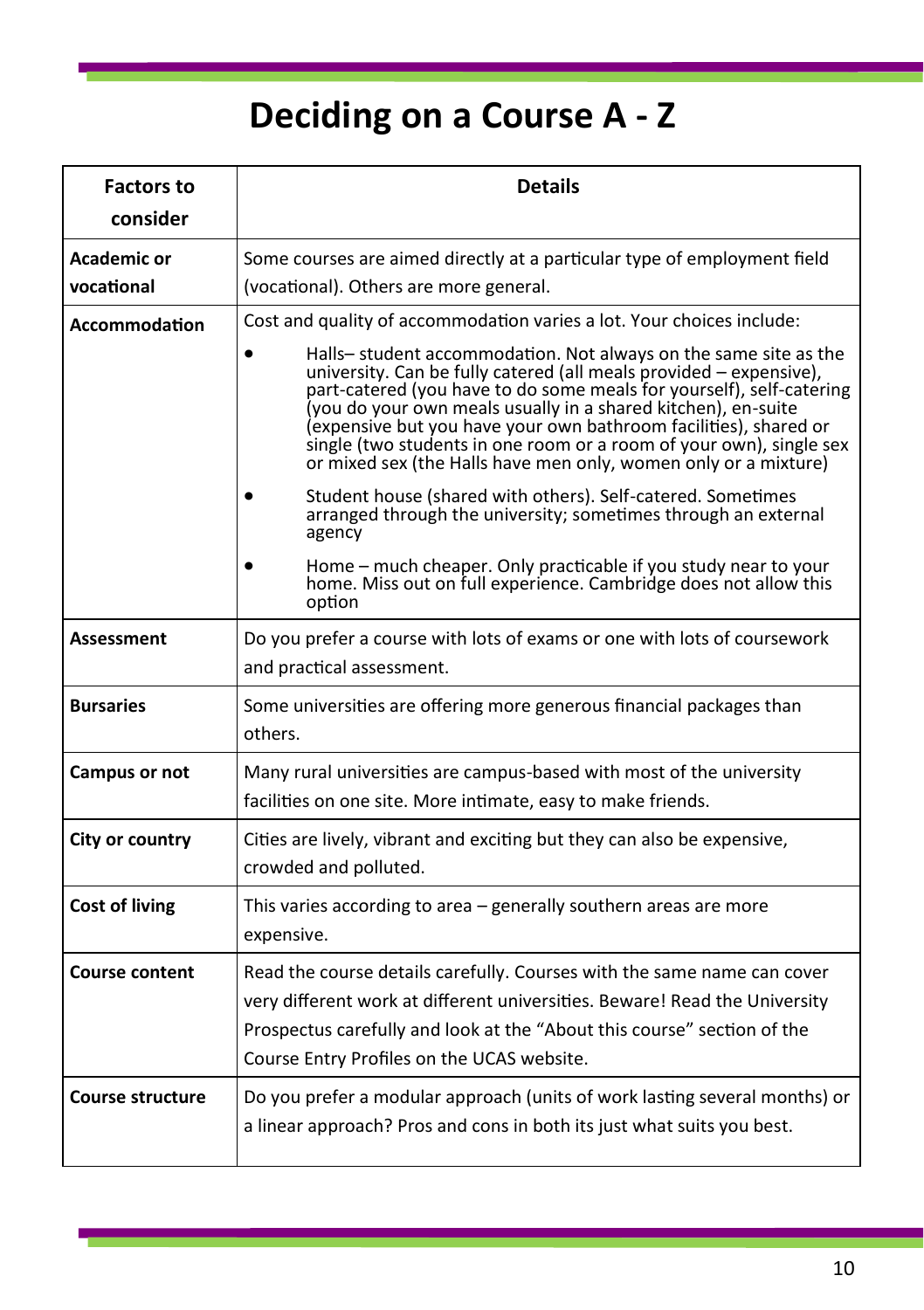| Course type                  | Degree - mainly three years of study. Minimum of 2 A Levels or equivalent needed.<br>Vocational or academic choice. Some two year courses now available but beware<br>condensed workload!                                                                                                                                                                                       |  |  |
|------------------------------|---------------------------------------------------------------------------------------------------------------------------------------------------------------------------------------------------------------------------------------------------------------------------------------------------------------------------------------------------------------------------------|--|--|
|                              | Foundation Year - Even with good A Levels you might not have what it takes to start a<br>particular course right away. So, some courses offer a Foundation Year such as<br>e.g. Engineering and Physics courses.                                                                                                                                                                |  |  |
|                              | <b>HND</b> - If you're unlikely to get the qualifications you need for a degree (2 A Levels<br>minimum) or if you prefer a shorter more vocational course, you could do an HND (you<br>must have studied 2 A levels or equivalent but need to pass only 1 A level).                                                                                                             |  |  |
| <b>Deferred</b><br>entry     | Some students will apply to start university after a 'Gap Year'. This is called deferred<br>entry. If you are deferring, do not apply for student finance until the following year.                                                                                                                                                                                             |  |  |
| <b>Entry</b><br>requirements | Check these very carefully. Are you doing subjects that the university will accept for<br>your chosen course? Will you get the right grades / UCAS points for the course you're<br>interested in? It's vital to know what grades you're likely to get and choose courses that<br>are relevant to these grades. Speak to your teachers or to a member of the sixth form<br>team. |  |  |
| How many                     | You need to find a maximum of 5 courses but:                                                                                                                                                                                                                                                                                                                                    |  |  |
| choices?                     | you have only four choices for medicine, dentistry, veterinary (the remaining 1<br>can be for related courses)                                                                                                                                                                                                                                                                  |  |  |
|                              | you can only apply to Oxford OR Cambridge (not both) in any one year                                                                                                                                                                                                                                                                                                            |  |  |
|                              | you may apply for more than one course at the same university but it counts as<br>2 choices                                                                                                                                                                                                                                                                                     |  |  |
| Live at home?                | Really only practical if you go to Hertfordshire, Anglia Ruskin or universities in North<br>London.                                                                                                                                                                                                                                                                             |  |  |
| Location                     | Near home or far from home. Benefits in both! Perhaps best to strike a happy medium<br>by choosing somewhere not too near and not too far. High transport costs if you're a<br>long way away but you can apply for a student rail card which gives discounts.                                                                                                                   |  |  |
| <b>Open Days</b>             | Do find the time and money to attend Open Days for the places you intend to apply to.<br>It's the only way to get a proper "feel" for a place - and you will be living there for three<br>years or more so it's important to get it right. Inform your tutor in advance and any<br>teachers whose lessons you'll miss. Check www.ucas.com or www.opendays.com.                  |  |  |
| Popularity of<br>course      | Popular courses can demand higher entry grades. If you're applying for an<br>over-subscribed course, apply early, be realistic about your grades, have relevant work<br>experience, make your personal statement stand out and have a back up.                                                                                                                                  |  |  |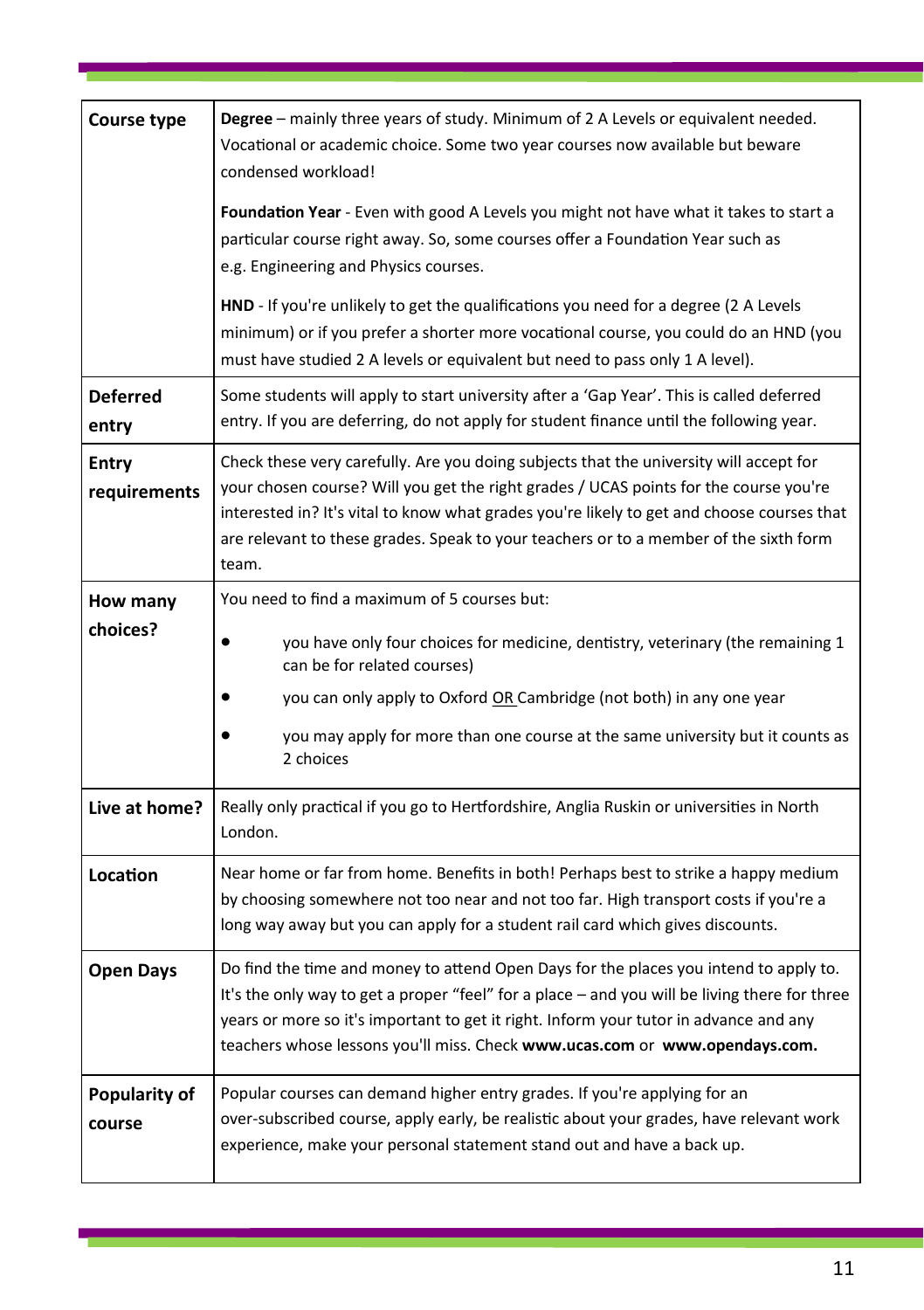| Professional<br>qualifications       | Some courses offer professional qualifications as part of the course $-$ e.g. QTS (Qualified<br>Teacher Status).                                                                                                                                                                                                                                                                                                                                                                                                          |
|--------------------------------------|---------------------------------------------------------------------------------------------------------------------------------------------------------------------------------------------------------------------------------------------------------------------------------------------------------------------------------------------------------------------------------------------------------------------------------------------------------------------------------------------------------------------------|
| <b>Quality of</b><br>course          | How do you know that the course you're applying for has a good reputation? It's difficult to<br>know for sure! However, you can look at books such as Heaps Degree Course Offers, The<br>Guardian University Guide, and The Times Good University Guide – all available in the<br>Freman Library. There are also some websites to help: www.educationguardian.co.uk,<br>www.university.which.co.uk, www.unistats.com, www.bestcourse4me.com<br>Note - Universities asking for the highest grades are not always the best! |
| <b>Sandwich</b><br>course or<br>not? | Some courses have periods in industry as part of the course - this means they last for an<br>extra year. Real benefits in getting practical experience and, maybe, a job for the future.                                                                                                                                                                                                                                                                                                                                  |
| <b>Small or</b><br>large             | Would a small university where things are a bit more personal suit you better than a large<br>university where you can be anonymous? However, smaller universities tend to have fewer<br>facilities.                                                                                                                                                                                                                                                                                                                      |
| <b>Social life</b>                   | If this is important to you, check out how active the social scene is at the university. The<br>Students Union often provides a wide range of social opportunities. City-based universities<br>have a lively social scene.                                                                                                                                                                                                                                                                                                |
| <b>Student</b><br><b>Finance</b>     | The name of the organization that processes claims for student finance. More info can be<br>found on: www.gov.uk/student-finance                                                                                                                                                                                                                                                                                                                                                                                          |
| Study<br>facilities                  | These are far better in some places than others. Check out library facilities, computer<br>access etc.                                                                                                                                                                                                                                                                                                                                                                                                                    |
| Taster<br><b>Courses</b>             | Short courses organized to provide Year 12 students with the opportunity to experience<br>life at university before making their UCAS application.                                                                                                                                                                                                                                                                                                                                                                        |
| What to<br>study                     | There are over 40,000 courses to choose from! Do your research and find a subject that<br>interests and excites you. Look at the Search section of www.ucas.com.                                                                                                                                                                                                                                                                                                                                                          |
| Withdrawing                          | Once you've accepted an offer (either Firm or Insurance), you can only withdraw from the<br>course to accept a course elsewhere if the university you accepted "releases" you.<br>Otherwise, you can withdraw completely and re-apply the next year if you wish.<br>If you wish to withdraw your application from one or more courses before they've made<br>their decisions about offering you a place, you need to contact the admissions tutor at the                                                                  |
|                                      | university (contact details on their websites) and they will let UCAS know if this is possible.                                                                                                                                                                                                                                                                                                                                                                                                                           |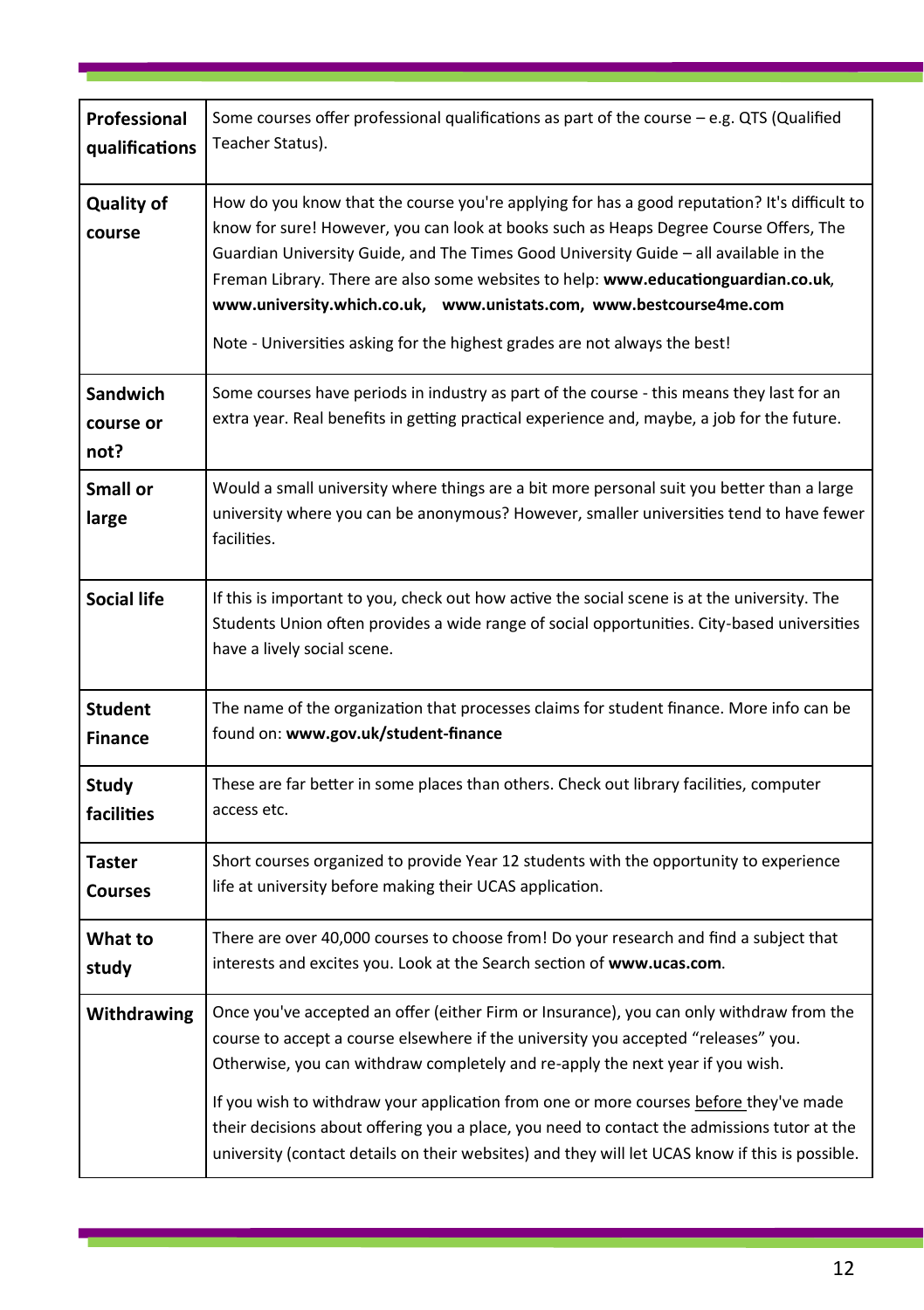## **Unifrog**

Every Freman student has an account with Unifrog.org.uk. This site will allow you to make shortlists of appropriate university courses, based on your likely A-level grades and various criteria that are important to you (eg. Graduate employment prospects).

Unifrog will sort courses into those that are…

"**aspirational**" (above your predicted grades)- best to choose only 1 or 2 of these

"**solid**" (at the level of your predicted grades) - choose 2 or 3 of these

"**safe**" (below your predicted grades) - choose 1 or 2 of these as a safety net

You can print out details about your shortlist university courses, and your tutors will see these, too.

| unifrog<br>$(2)$ Subjects<br>(3) Longlist<br>Qualifications                                                                                                                                                                                                                                                                                                                                                                                                                                               | <b>HOME</b><br><b>SHORTLISTS</b><br>(4) Shortlist<br>(5<br>Complete                                                                                                                                                                                                                                                                                                                                                                                                                                                                                          | <b>SIGN OUT</b><br><b>HELP</b><br><b>SETTINGS</b>                                                                                                                                                                                                                                                                                                                                                                                                                                                                                                                                        |
|-----------------------------------------------------------------------------------------------------------------------------------------------------------------------------------------------------------------------------------------------------------------------------------------------------------------------------------------------------------------------------------------------------------------------------------------------------------------------------------------------------------|--------------------------------------------------------------------------------------------------------------------------------------------------------------------------------------------------------------------------------------------------------------------------------------------------------------------------------------------------------------------------------------------------------------------------------------------------------------------------------------------------------------------------------------------------------------|------------------------------------------------------------------------------------------------------------------------------------------------------------------------------------------------------------------------------------------------------------------------------------------------------------------------------------------------------------------------------------------------------------------------------------------------------------------------------------------------------------------------------------------------------------------------------------------|
| Select courses below<br>Pick the best courses for you by ranking, filtering and searching. Click next when you're done.                                                                                                                                                                                                                                                                                                                                                                                   |                                                                                                                                                                                                                                                                                                                                                                                                                                                                                                                                                              |                                                                                                                                                                                                                                                                                                                                                                                                                                                                                                                                                                                          |
| $\vee$ Filter $\vee$<br>Search $\sim$<br>Rank $\blacktriangleright$                                                                                                                                                                                                                                                                                                                                                                                                                                       |                                                                                                                                                                                                                                                                                                                                                                                                                                                                                                                                                              |                                                                                                                                                                                                                                                                                                                                                                                                                                                                                                                                                                                          |
| <b>Aspirational (20)</b><br>Top of your range                                                                                                                                                                                                                                                                                                                                                                                                                                                             | Solid (65)<br>In the middle                                                                                                                                                                                                                                                                                                                                                                                                                                                                                                                                  | Safe (22)<br>At the bottom                                                                                                                                                                                                                                                                                                                                                                                                                                                                                                                                                               |
| <b>E</b> Drama and Theatre Arts with<br>Comedy - 3FT BA (Hons)<br>图 Goldsmiths, University of London<br>TT A Level: BBB<br><b>E</b> Drama and Applied Theatre - 3FT BA<br>(Hons)<br><b>同</b> Northumbria University<br><b>UCAS Points: 120</b><br>Theatre - 3FT/6PT BA (Hons)<br><b>图 Brunel University London</b><br>A Level: BBB<br>e Theatre - 3FT BA (Hons)<br><b>四</b> University of Reading<br>TT A Level: BBB-ABB<br>† Drama - 3FT BA (Hons)<br>Queen's University Belfast<br>囲<br>RG A Level: BBB | <b>E</b> Drama - 3FT/6PT BA (Hons)<br>Kingston University<br><b>BM</b><br><b>UCAS Points: 112</b><br><b>E</b> Performance Arts - 3FT BA (Hons)<br>Royal Central School of Speech and<br>眼<br>Drama, University of London<br>A Level: BBC<br><b>E</b> Drama and Theatre Practice - 3FT/PT<br>BA (Hons)<br><b>国</b> University of Hull<br><b>UCAS Points: 112</b><br><b>世</b> Drama - 3FT/PT BA (Hons)<br><b>围</b> University of Greenwich<br><b>UCAS Points: 112</b><br><b>E</b> Theatre and Performance Practice -<br>3FT BA (Hons)<br>University of Salford | Performing Arts (Contemporary<br>Performance) and Drama - 3FT/6PT<br>BA (Hons)<br><b>國</b> University of Winchester<br><b>UCAS Points: 88</b><br><b>E</b> Drama and Performing Arts<br>(Contemporary Performance) -<br>3FT/6PT BA (Hons)<br><b>國</b> University of Winchester<br><b>UCAS Points: 88</b><br><b>E</b> Drama (Education and Community) -<br>3FT BA (Hons)<br><b>國 York St John University</b><br><b>UCAS Points: 88</b><br>The Drama and Theatre - 3FT BA (Hons)<br><b>同 York St John University</b><br><b>UCAS Points: 88</b><br>$\sim$ $\sim$ $\sim$ $\sim$ $\sim$ $\sim$ |
| or go back<br>next >                                                                                                                                                                                                                                                                                                                                                                                                                                                                                      |                                                                                                                                                                                                                                                                                                                                                                                                                                                                                                                                                              |                                                                                                                                                                                                                                                                                                                                                                                                                                                                                                                                                                                          |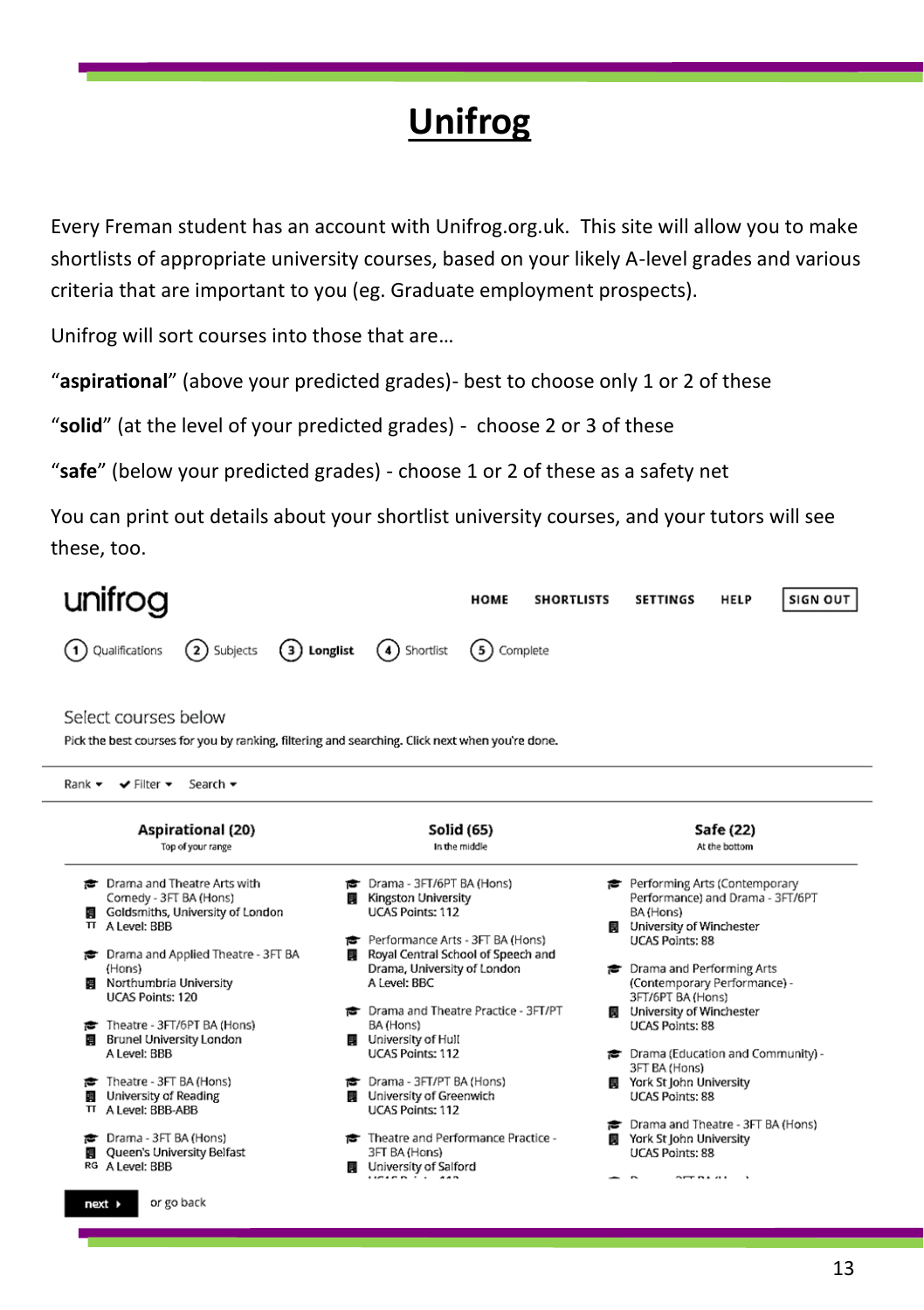## **Still Undecided ...**

The summer term of Year 12 is the best time to do loads of research. Explore the university websites, look at the comparison websites shown below and visit The Student Room site to read chat from prospective and current students.

Make sure you do all of this in good time and book, if necessary, to attend Open Days. It is only by visiting a university that you can really decide if this is the place where you want to spend the next three years of your life.

### **League Tables and what is a "good" university?**

This is not straightforward as universities are measured in various ways but there are websites to help you assess teaching quality, the research they do, how well their students do and how many get jobs at the end of it.

 $Try...$ www.unifrog.org.uk www.thecompleteuniversityguide.co.uk www.unistats.com www.russellgroup.ac.uk www.ucas.tv www.university.which.co.uk www.guardian.co.uk www.telegraph.co.uk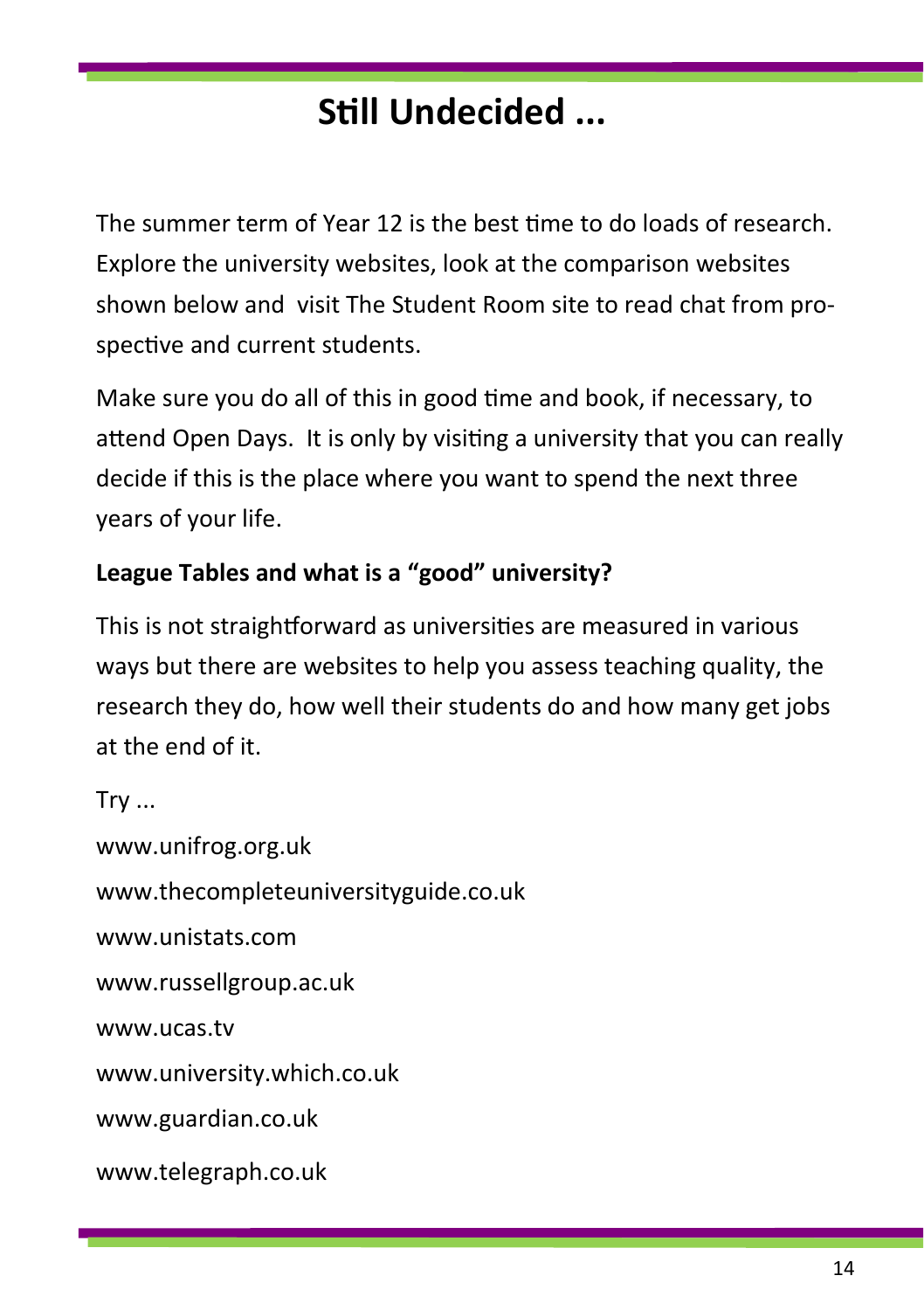#### **FIND OUT WHAT LIFE IS REALLY LIKE AT UNI >**

#### YOUR HUB CANNAN AND AN ANNUAL



If you haven't yet done so, you will need to sign up to the UCAS Hub at **www.ucas.com**. The UCAS Hub keeps lots of useful information all in one place for you, and you access the application part of the UCAS site through the Hub, too.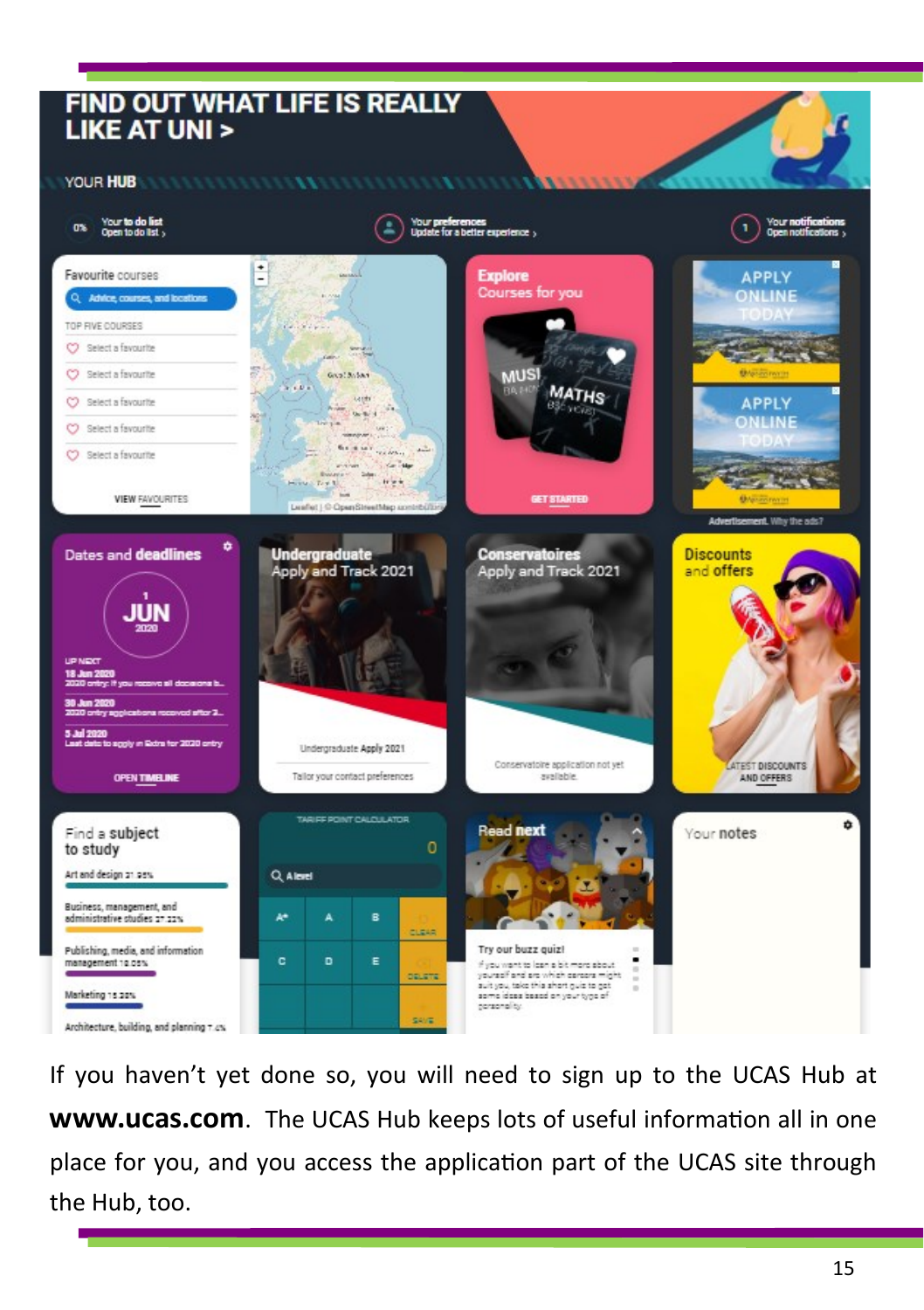## **What kind of offers do universities make?**

- 1. Some courses ask for grades eg. BBC; others ask for points eg. 112; some ask for so many points (or grades) from specific subjects.
- 2. Some courses may say that they give a range of offers (eg. Anglia Ruskin asks for 88—104 points for its History degree). They might make a student an offer at the bottom of this range if they particularly want them, because they have done the A-level subjects the university most prefers, or maybe the student did really well at interview.
- 3. Some courses may say that you will need a certain number of points from a minimum of 2 or 3 full A-levels (eg Anglia Ruskin asks for at least 88 points "from 2 A-levels"). This actually means that you must get those points from at least 2 full A-levels (but it could be from 3) and is the university's way of making sure that students aren't getting in by doing loads of AS qualifications.
- 4. Some universities such as Oxford and Cambridge have their own entrance exams. Some Maths courses expect students to enter STEP exams.
- 5. **MUSIC EXAMS**: Grade 6, 7 and 8 Music exams with ABRSM, Guildhall, LCMM, Rockschool and Trinity attract some points (see UCAS website to find out how many). However, lots of universities will not accept these in their main offer.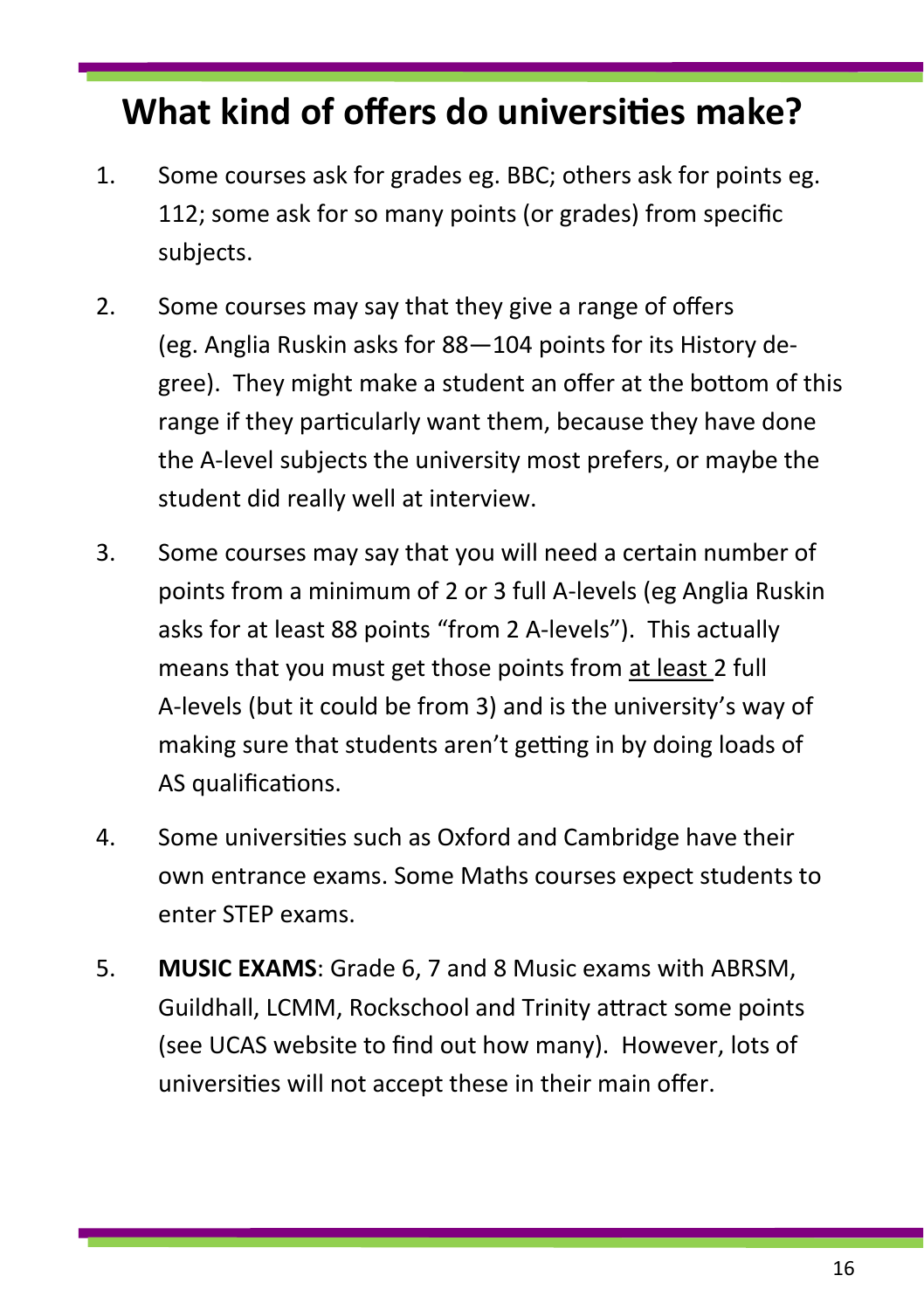6. Don't forget that you may have studied either the Personal Finance course or an EPQ. Both of these are worth UCAS points (equivalent to half a full A Level). However, make sure you check whether or not the university course you are interested in will accept them as part of their offer. Most courses will, but you do need to check.

For example, a university might ask you to achieve 120 UCAS points, including at least 96 from three A Levels. In this situation, your Finance or EPQ result can provide up to 24 of the required 120 UCAS points.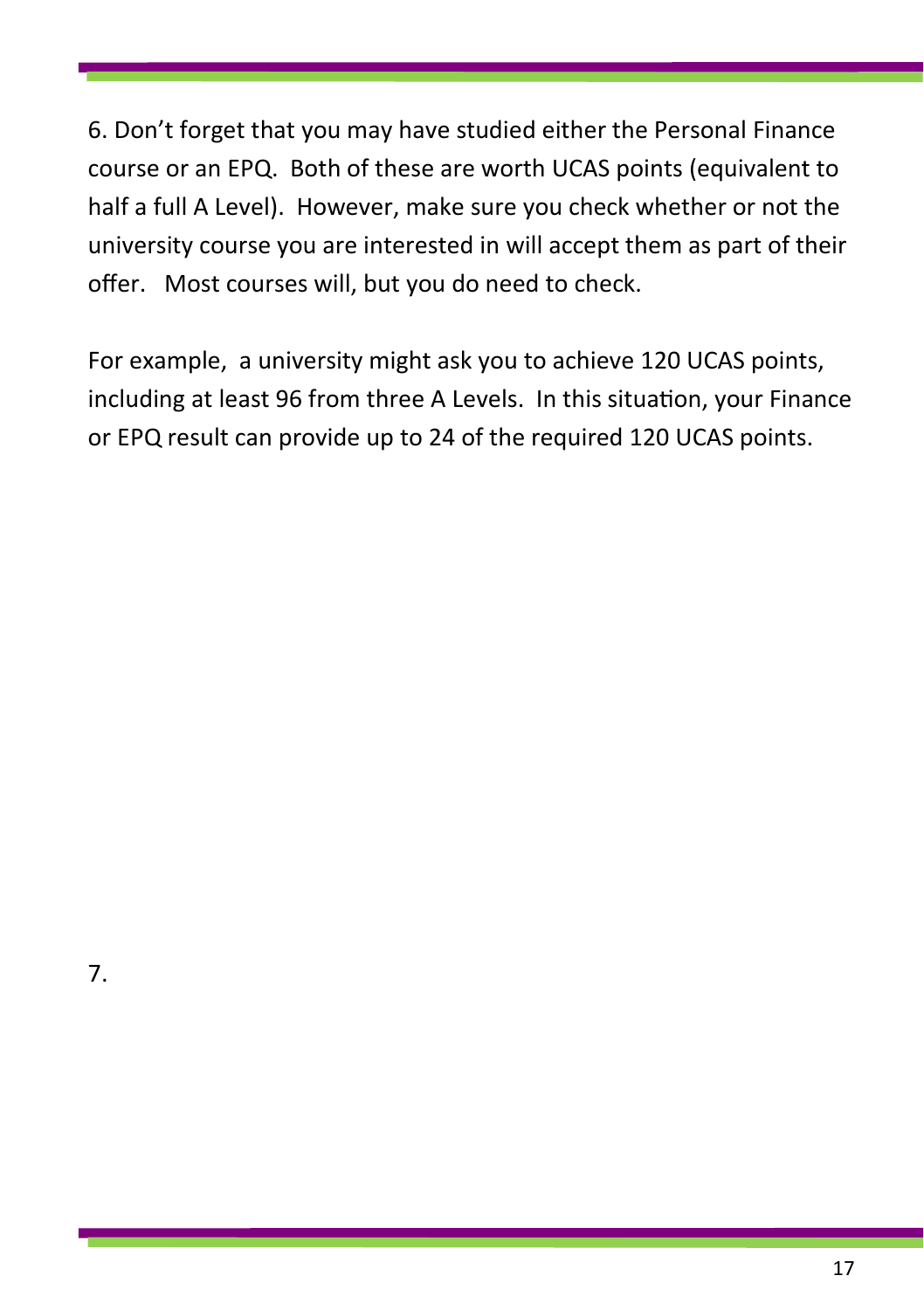## **UCAS - Tariff - Point System**

| AS / A Levels |               | Cambridge<br>Technical<br>in IT,           | Cambridge<br>Technical<br>in Sport | Cambridge<br><b>Technical in</b><br>Sport | EPQ<br>Or<br>Level 3 | <b>UCAS</b><br>Points |
|---------------|---------------|--------------------------------------------|------------------------------------|-------------------------------------------|----------------------|-----------------------|
| AS            | $A-$<br>level | <b>Business or</b><br>Health &<br>Soc Care |                                    | (Triple)                                  | Finance              |                       |
|               |               |                                            |                                    | $D^*D^*D^*$                               |                      | 168                   |
|               |               |                                            |                                    | $D^*D^*D$                                 |                      | 160                   |
|               |               |                                            |                                    | $D^*DD$                                   |                      | 152                   |
|               |               |                                            |                                    | DDD                                       |                      | 144                   |
|               |               |                                            |                                    | DDM                                       |                      | 128                   |
|               |               |                                            |                                    | <b>DMM</b>                                |                      | 112                   |
|               |               |                                            |                                    | <b>MMM</b>                                |                      | 96                    |
|               |               |                                            | $D^*D^*$                           |                                           |                      | 84                    |
|               |               |                                            |                                    | <b>MMP</b>                                |                      | 80                    |
|               |               |                                            | $D^*D$                             |                                           |                      | 78                    |
|               |               |                                            | DD                                 |                                           |                      | 72                    |
|               |               |                                            |                                    | <b>MPP</b>                                |                      | 64                    |
|               |               |                                            | DM                                 |                                           |                      | 60                    |
|               | $A^*$         | $D^*$                                      |                                    |                                           |                      | 56                    |
|               | A             | D                                          | MM                                 | PPP                                       |                      | 48                    |
|               | B             |                                            |                                    |                                           |                      | 40                    |
|               |               |                                            | MP                                 |                                           |                      | 36                    |
|               | $\mathsf C$   | M                                          |                                    |                                           |                      | 32                    |
|               |               |                                            |                                    |                                           | A*                   | 28                    |
|               | D             |                                            | PP                                 |                                           | A                    | 24                    |
| Α             |               |                                            |                                    |                                           | B                    | 20                    |
| B             | E             | P                                          |                                    |                                           | $\mathsf C$          | 16                    |
| $\mathsf C$   |               |                                            |                                    |                                           | D                    | 12                    |
| D             |               |                                            |                                    |                                           |                      | 10                    |
|               |               |                                            |                                    |                                           | Ε                    | $\bf 8$               |
| E             |               |                                            |                                    |                                           |                      | $\boldsymbol{6}$      |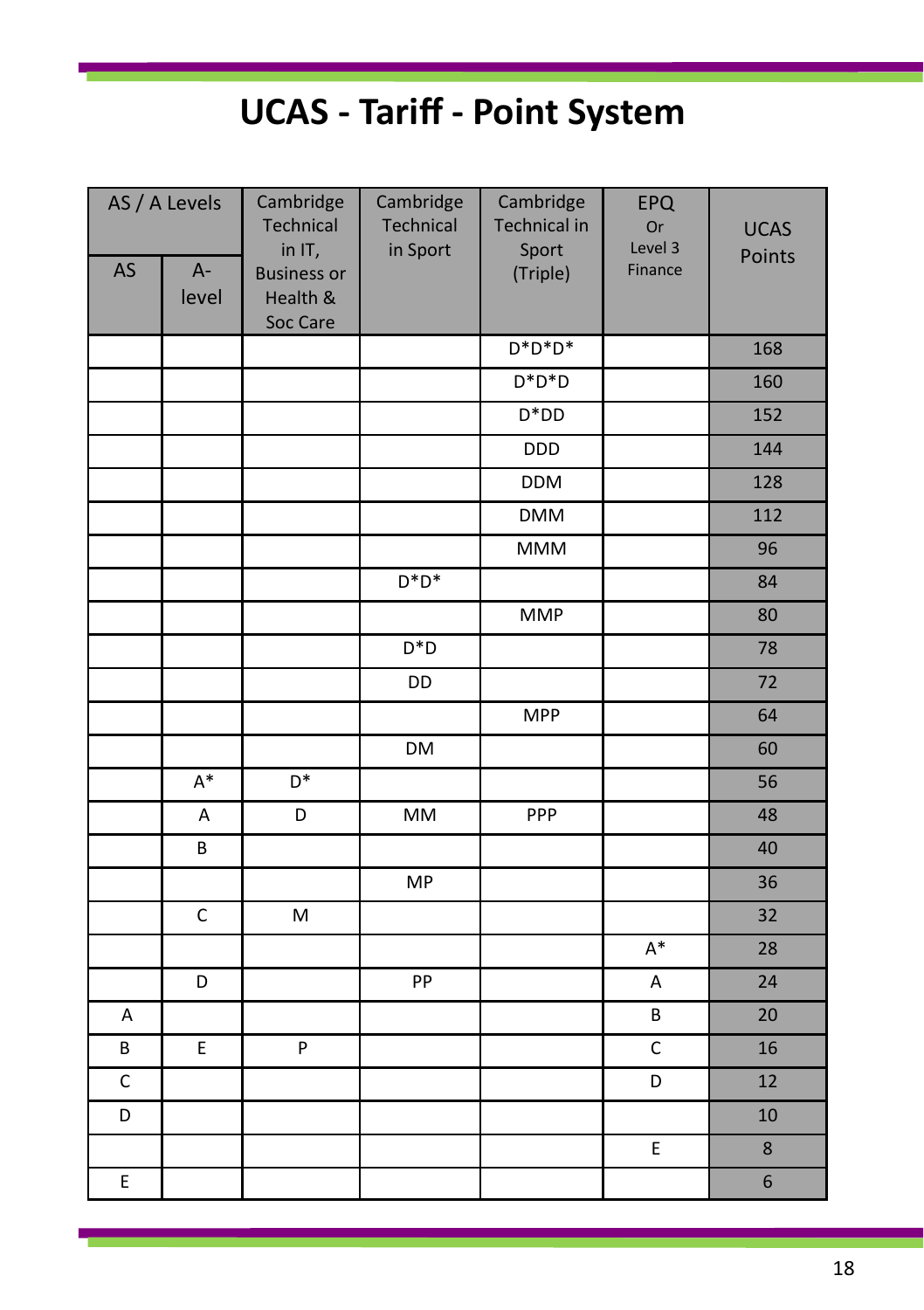## **Completing Your Online Application**

- 1. Go to **www.ucas.com** to access your UCAS Hub
- 2. One of the tiles on your Hub dashboard will be called "UCAS Applications". Click on the big **START** button, then click **Undergraduate**
- 3. You will be asked whether you are applying through a school or college (YES) and then you need to enter our "buzzword" which is **Freman22**.
- 4. From the drop-down list, select "Current student"

\_\_\_\_\_\_\_\_\_\_\_\_\_\_\_\_\_\_\_\_\_\_\_\_\_\_\_\_\_

5. On the next page, you will see at the top your Personal ID number. Record this here, as it's important (but not secret)

The page will look like this:

| Your choices                                                                          |                                                                                                             |                                                                                                                        |  |  |
|---------------------------------------------------------------------------------------|-------------------------------------------------------------------------------------------------------------|------------------------------------------------------------------------------------------------------------------------|--|--|
| <b>Add</b> choice<br>Confirm choices                                                  |                                                                                                             |                                                                                                                        |  |  |
| My profile                                                                            |                                                                                                             |                                                                                                                        |  |  |
| <b>Personal details</b><br>$\mathcal{E}$<br>Name, age, title and gender               | <b>Contact and</b><br>$\mathcal{E}$<br>residency details<br>Address, email, telephone and where you<br>live | <b>Education</b><br>$\mathcal{E}$<br>Qualifications and periods of study                                               |  |  |
| Start this section                                                                    | Start this section                                                                                          | Start this section                                                                                                     |  |  |
| <b>Employment</b><br>$\mathcal{P}$<br>Employment, paid, unpaid, or volunteer.<br>work | <b>Nationality details</b><br>$\mathcal{P}$<br>Birthglace and nationalities                                 | <b>Supporting</b><br>$\mathcal{P}$<br>information<br>So that groviders know how to suggert<br>you during your studies. |  |  |
| Start this section                                                                    | Start this section                                                                                          | Start this section                                                                                                     |  |  |
| <b>English language</b><br>$\mathcal{P}$<br>skills<br>is English your first language? | Finance and funding ><br>Tell us how you'll fund your study                                                 |                                                                                                                        |  |  |
| Start this section                                                                    | Start this section                                                                                          |                                                                                                                        |  |  |
| Your personal statement                                                               |                                                                                                             |                                                                                                                        |  |  |
| Personal statement ><br>Why do you want to study this subject?                        |                                                                                                             |                                                                                                                        |  |  |

All of the sections of your UCAS application are shown here.

We'll leave the "Your choices" and "Your personal statement" sections for now.

You can complete all of the bits of the "My profile" section now, though, and the next few pages will guide you through them.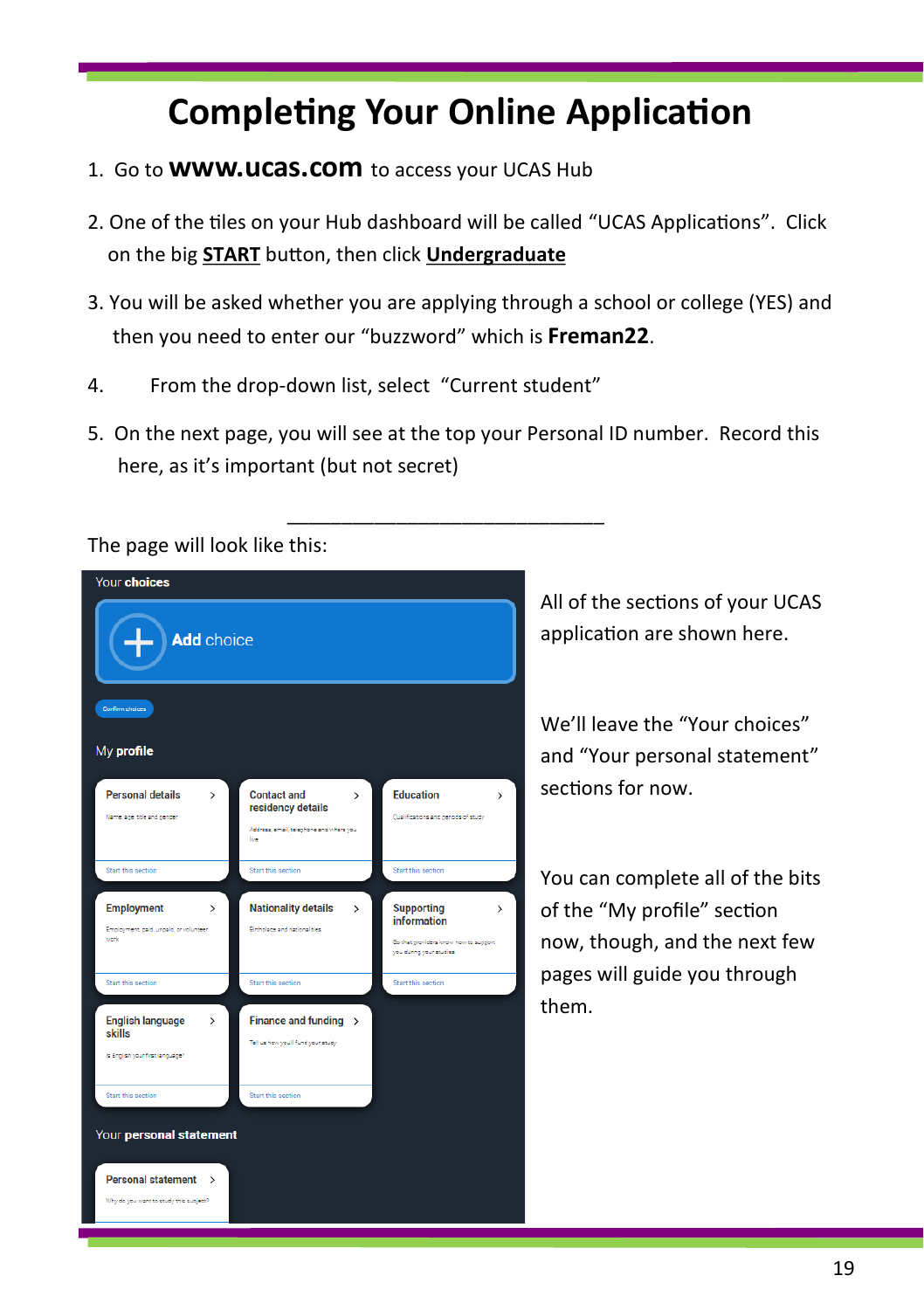## **Sections of the application you can complete NOW**

## **Read the notes to help with each of these sections:**

### • **Personal details**

(nothing complicated here)

## • **Contact & residency details**

Check the email address you are giving. It should be a personal email address (NOT the Freman College one). If you need to change this and are not sure how, ask Mr Abell.

Nominated access—This is in case you are un-contactable at any crucial times. Best to nominate a parent or carer.

Residential Category – for most this is **UK Citizen—England**

## • **Education**

Unique Learner Number—leave blank

Highest level of qualification you expect to have: select "Below honours degree level qualification"

Click on "Add place of Education"

- type in Freman College and the Exam Centre number will autofill
- Start date is September 2017 (or 2020 if you joined in Sixth Form)
- End date is July 2022
- Type of study is Full time
- Will you have any qualifications from this centre: yes
- Click save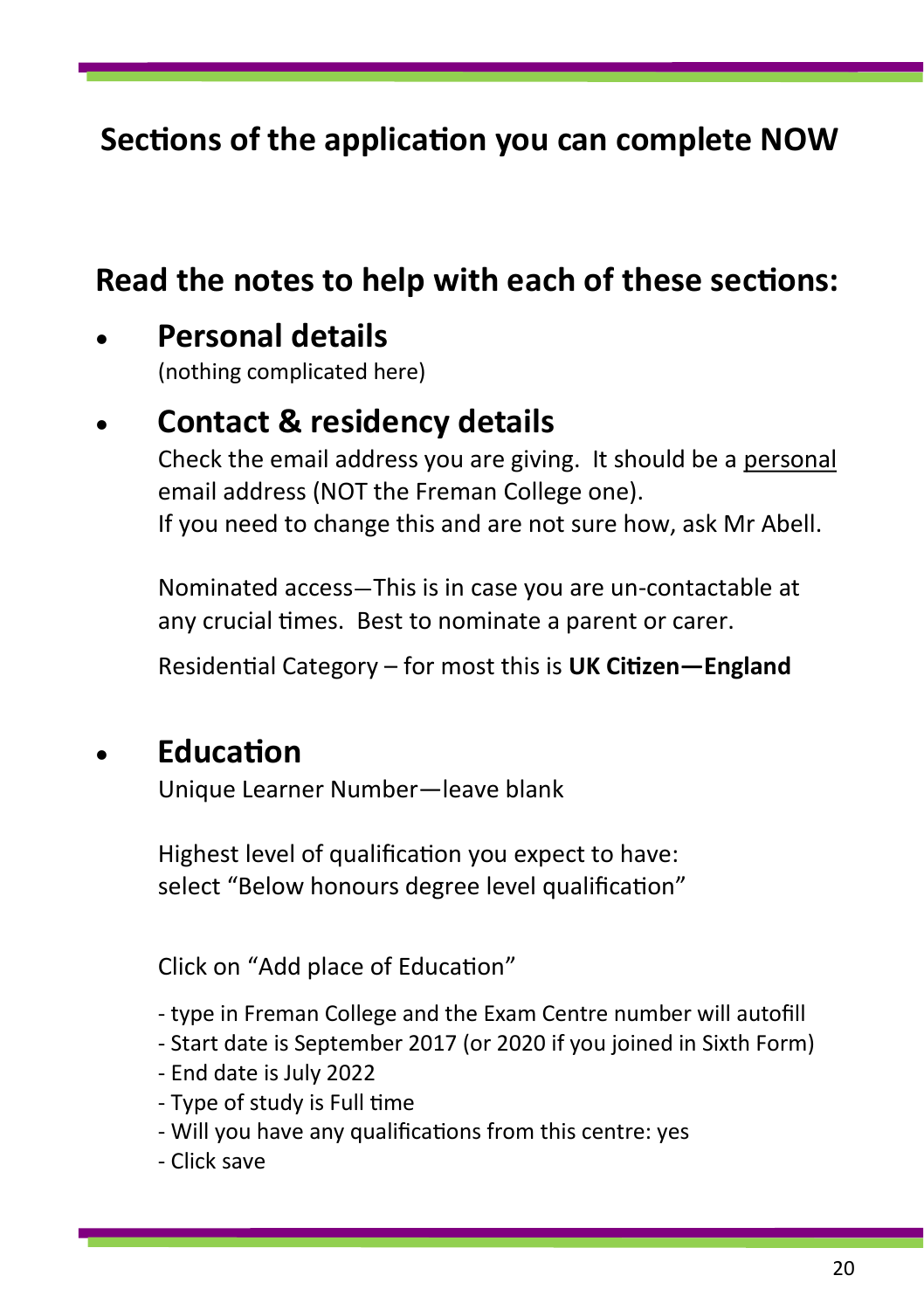## • **Education (continued)**

You now need to enter the details of any qualification you have taken in the past and any you are working towards now. You'll find most of the qualification types you need in the shortlist shown, but you'll be able to search for any others you have got that aren't there.

#### **Oualifications shortlist**



#### **Start with your GCSEs (or OCR Level 1/2 Cambridge Nationals) …**

- Enter each of your GCSE grades (qualification date June 2020).
- You don't need to enter any module details.

#### **Then enter your current A Levels or Cambridge Technicals**

- A Levels are called "GCE Advanced Level"
- If you need to check exam boards, look on p25 of this booklet
- If you've got a Cam Tech check which one it is (p25)
- Qualification date is July 2022
- Grade is "Pending" because you haven't yet got it
- Don't include any module details unless it won't let you save without doing so (probably only for Triple Sport)

#### **Next enter any other qualifications you have got / are taking**

- AS Maths qualification date is August 2021 (grade "pending")

- LIBF Finance qualification date is August 2021 (grade "pending")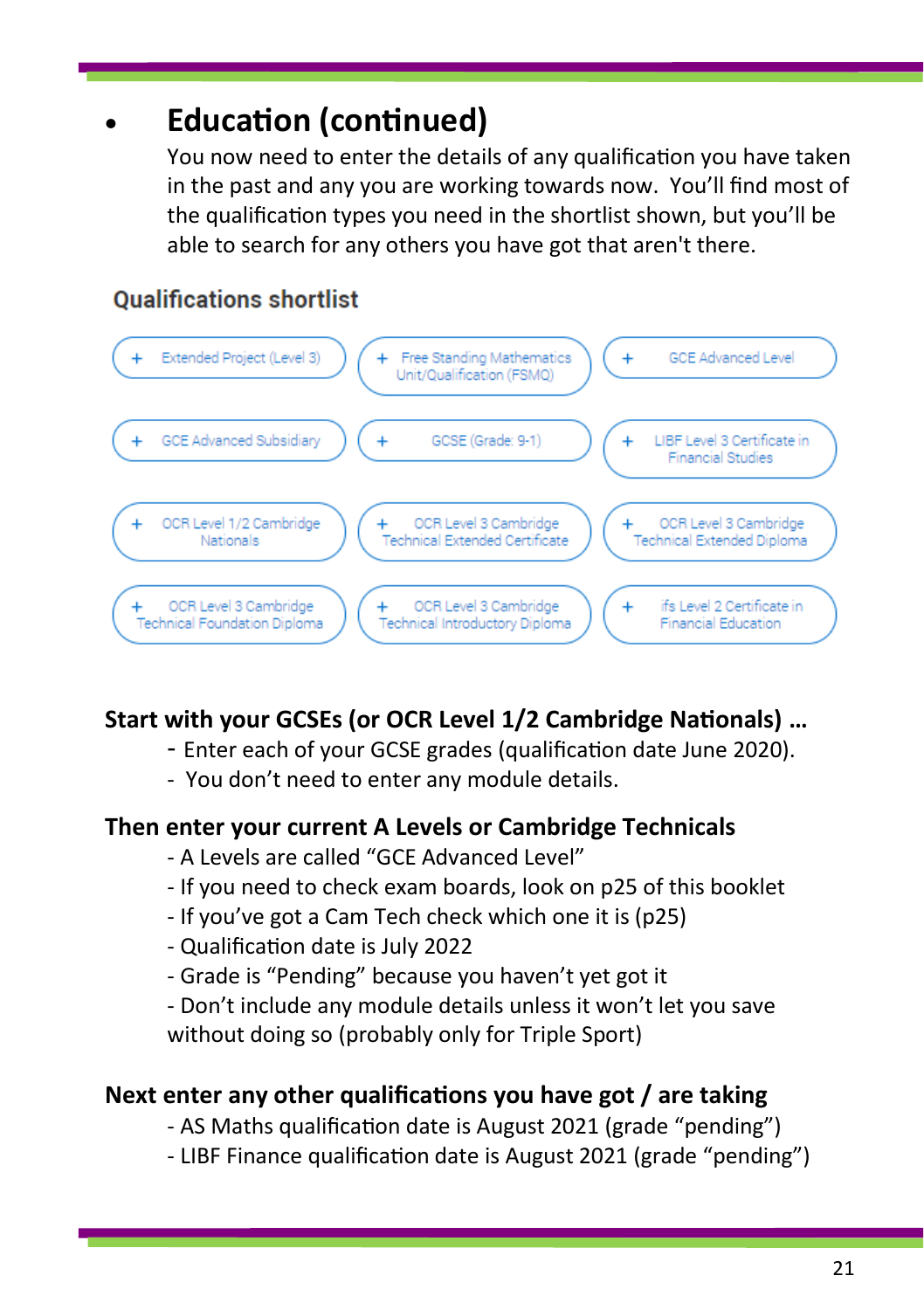### • **Employment**

This section is unlikely to affect the success of your application, so don't worry if you have nothing to write in here.

## • **Nationality details**

(Nothing complicated here)

## • **Supporting information**

In the disabilities section, it is very important that you include details of any disabilities. The information you give will not have a bearing on your application, but it will mean that the university can put in place any support you might need in time for you starting there.

## • **English language skills**

(Nothing complicated here)

## • **Finance and funding**

Practically everyone will select the option "UK, Chl, IoM or EU student finance services". This just means you will use the government loan scheme to fund university (for almost everyone this is MUCH cheaper than paying with personal finance). More is said about this on p26.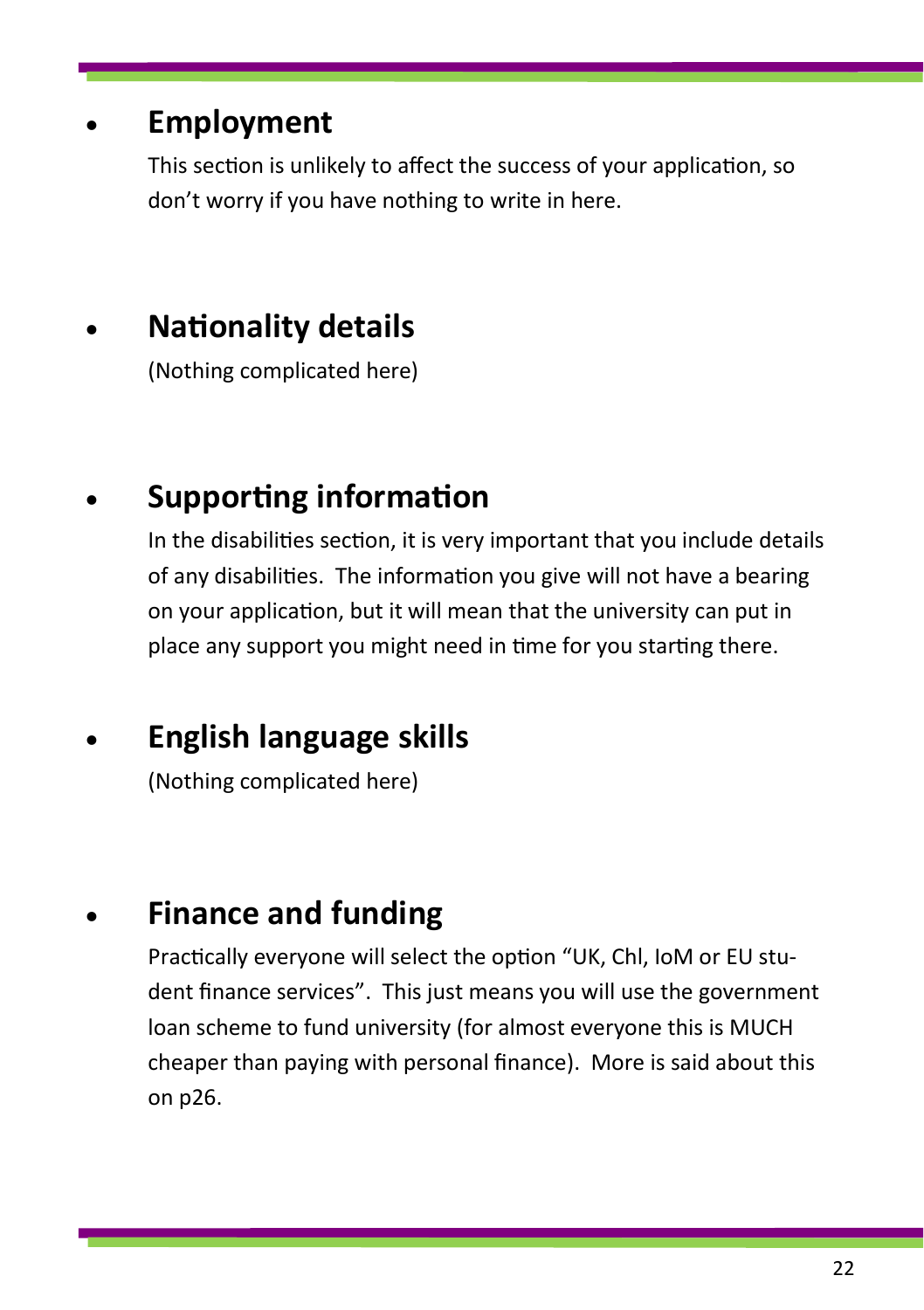## **Two sections to leave until later …**

## **Choices**

- You can apply for up to 5 courses at university, but you'll be writing one personal statement for all of the them, so they need to be for very similar subjects.
- Click on "Add a choice"
- Type the first few letters to find the right university
- Do the same to find the course you want to apply to. Check this very carefully, as there may be several that look similar (in particular, check how many years it is)
- If you want to go straight to university, choose start date as Oct 2022 If you want to defer your place and have a gap year, choose Oct 2023
- Leave the next two (Further details and Point of entry) blank unless your university has told you to write something in them (check with Mr Abell if unsure)

## **Personal statement**

- Guidance on writing this begins on p27, and you will receive more support and resources as well. You will use Unifrog to draft your personal statement and, when it is completely ready and has been approved by Mr Hemel, you will then paste it into the box available in the Personal Statement section of your application.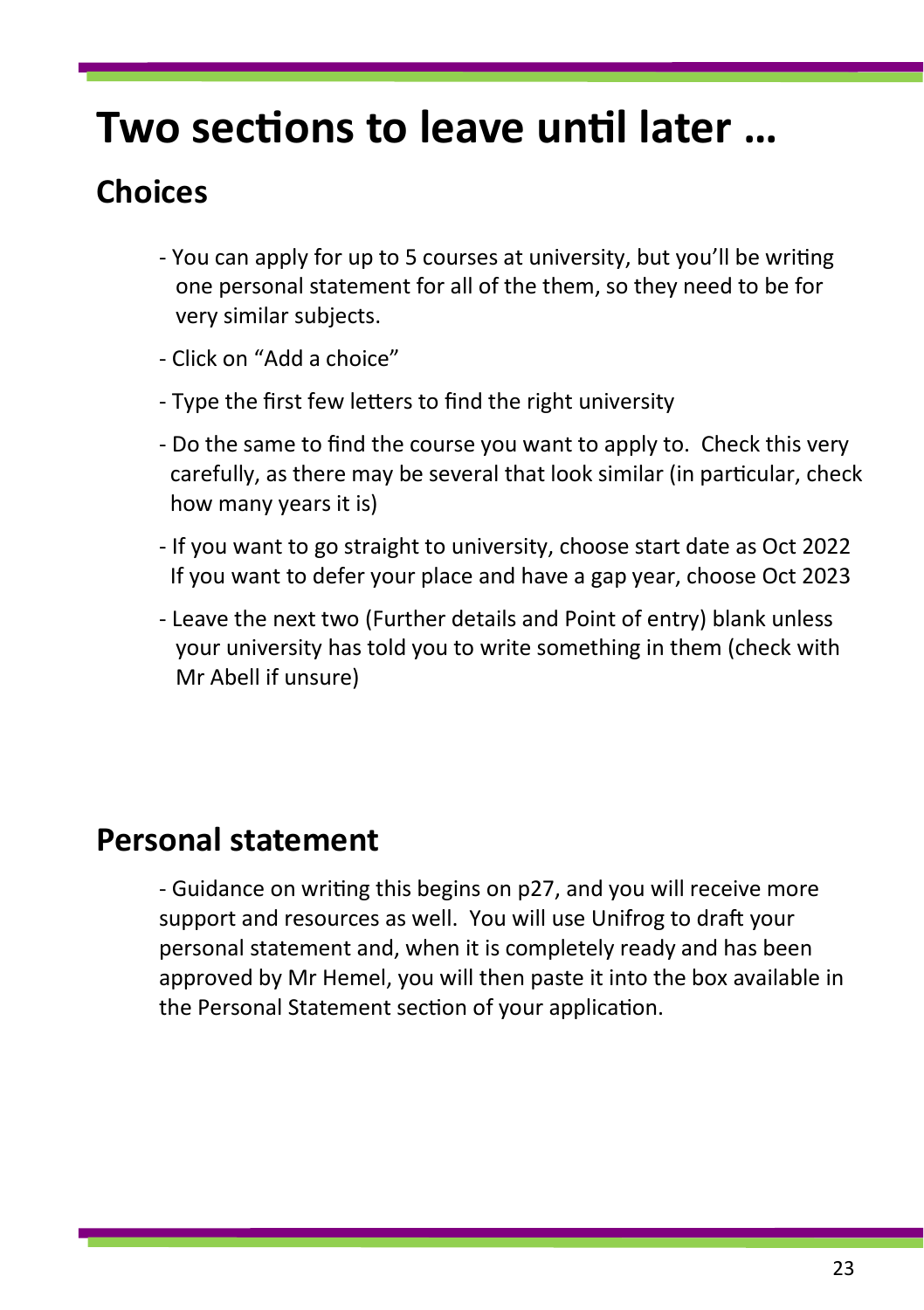## Details of your **past** qualifications.

The GCSEs you took in 2020 are recorded as "GCSE Grade 9-1"

| <b>GCSEs</b>                             | <b>Exam board</b>  |
|------------------------------------------|--------------------|
| <b>Additional Science</b>                | Edexcel            |
| Art & Design: Fine Art                   | Edexcel            |
| <b>Biology</b>                           | Edexcel            |
| <b>Business Studies</b>                  | Edexcel            |
| Chemistry                                | Edexcel            |
| Design & Technology: Resistant Materials | Edexcel            |
| Drama                                    | <b>AQA</b>         |
| English Language                         | <b>WJEC Edugas</b> |
| English Literature                       | <b>AQA</b>         |
| Food Preparation & Nutrition             | <b>WJEC Eduqas</b> |
| French                                   | Edexcel            |
| <b>Further Additional Science</b>        | Edexcel            |
| Geography B                              | <b>OCR</b>         |
| German                                   | Edexcel            |
| History                                  | Edexcel            |
| Latin                                    | <b>WJEC Eduqas</b> |
| Mathematics                              | <b>AOA</b>         |
| <b>Music</b>                             | <b>WJEC Eduqas</b> |
| <b>Physical Education</b>                | <b>AQA</b>         |
| Physics                                  | Edexcel            |
| Religious Studies A                      | <b>AQA</b>         |
| Science                                  | Edexcel            |

| Non-GCSEs                                              | <b>Exam board</b> |
|--------------------------------------------------------|-------------------|
| ICT Cambridge National Certificate (level 2)           | <b>OCR</b>        |
| Sport Studies Cambridge National Certificate (level 2) | <b>OCR</b>        |
| <b>FSMQ Additional Maths</b>                           | OCR               |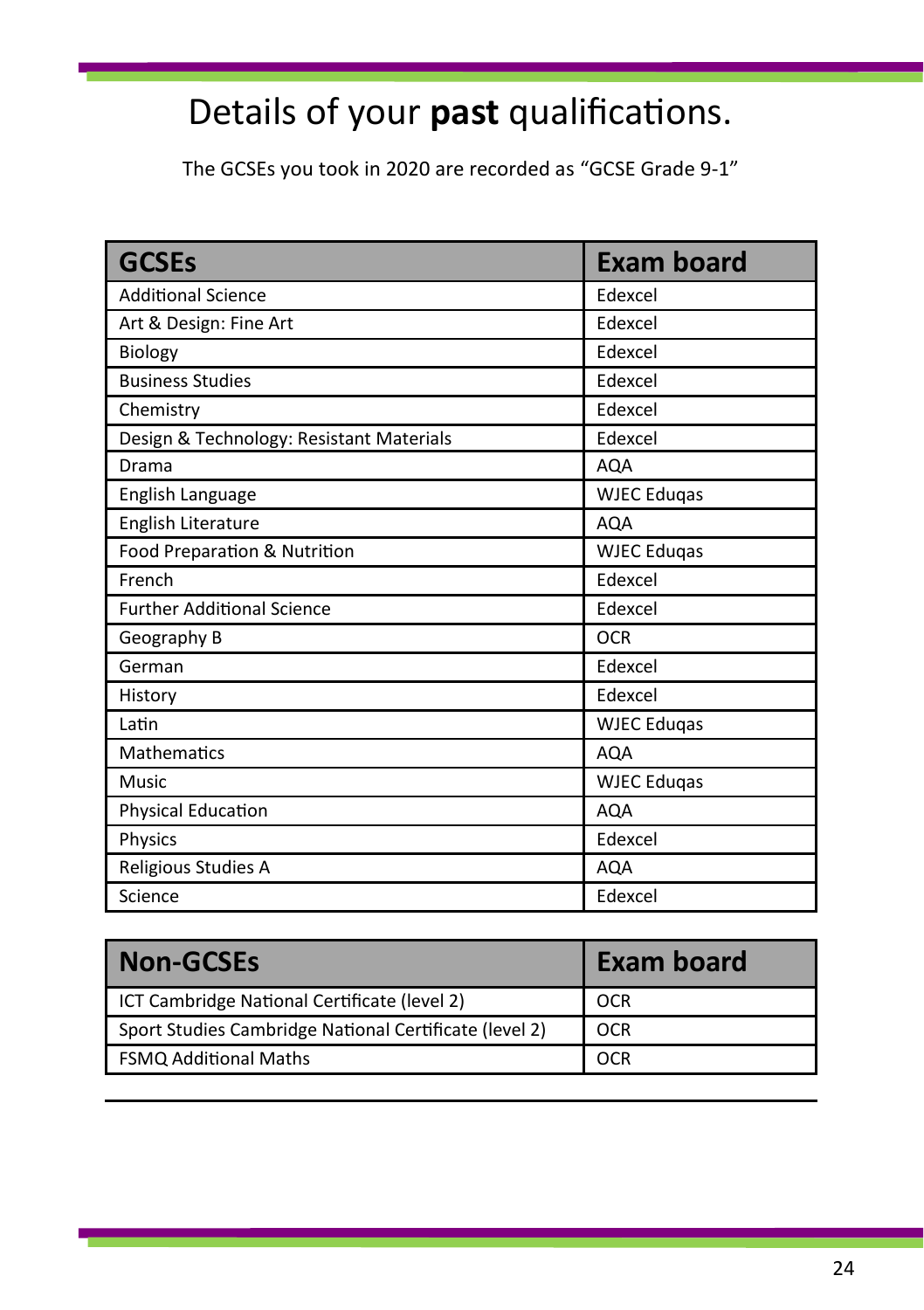## Details of your **current** qualifications.

| <b>A Levels</b>                                            | <b>Exam board</b>  |
|------------------------------------------------------------|--------------------|
| Art                                                        | <b>AQA</b>         |
| Biology                                                    | <b>OCR</b>         |
| <b>Business studies</b>                                    | Edexcel            |
| Chemistry                                                  | <b>AQA</b>         |
| Design & technology                                        | <b>AQA</b>         |
| English Language                                           | <b>OCR</b>         |
| English literature                                         | <b>OCR</b>         |
| French                                                     | Edexcel            |
| Geography                                                  | <b>OCR</b>         |
| German                                                     | Edexcel            |
| <b>History A</b>                                           | <b>OCR</b>         |
| Mathematics B (MEI)                                        | <b>OCR</b>         |
| Further mathematics B (MEI)                                | <b>OCR</b>         |
| Music                                                      | <b>WJEC Eduqas</b> |
| Photography                                                | <b>AQA</b>         |
| Physical education                                         | <b>AQA</b>         |
| Physics                                                    | Edexcel            |
| Psychology                                                 | <b>AQA</b>         |
| Religious studies                                          | <b>WJEC Eduqas</b> |
| Sociology                                                  | <b>AQA</b>         |
| <b>Non - A Levels</b>                                      | <b>Exam board</b>  |
| Cam Tech Foundation Diploma in Sport and Physical Activity | <b>OCR</b>         |
| Cam Tech Extended Diploma in Sport and Physical Activity   | <b>OCR</b>         |
| Cam Tech Extended Certificate in Business                  | <b>OCR</b>         |
| Cam Tech Introductory Diploma in Information Technology    | <b>OCR</b>         |
| Cam Tech Extended Certificate in Health & Social Care      | <b>OCR</b>         |
| LIBF Level 3 Certificate in Financial Studies              | <b>LIBF</b>        |
| <b>Extended Project Qualification</b>                      | <b>AQA</b>         |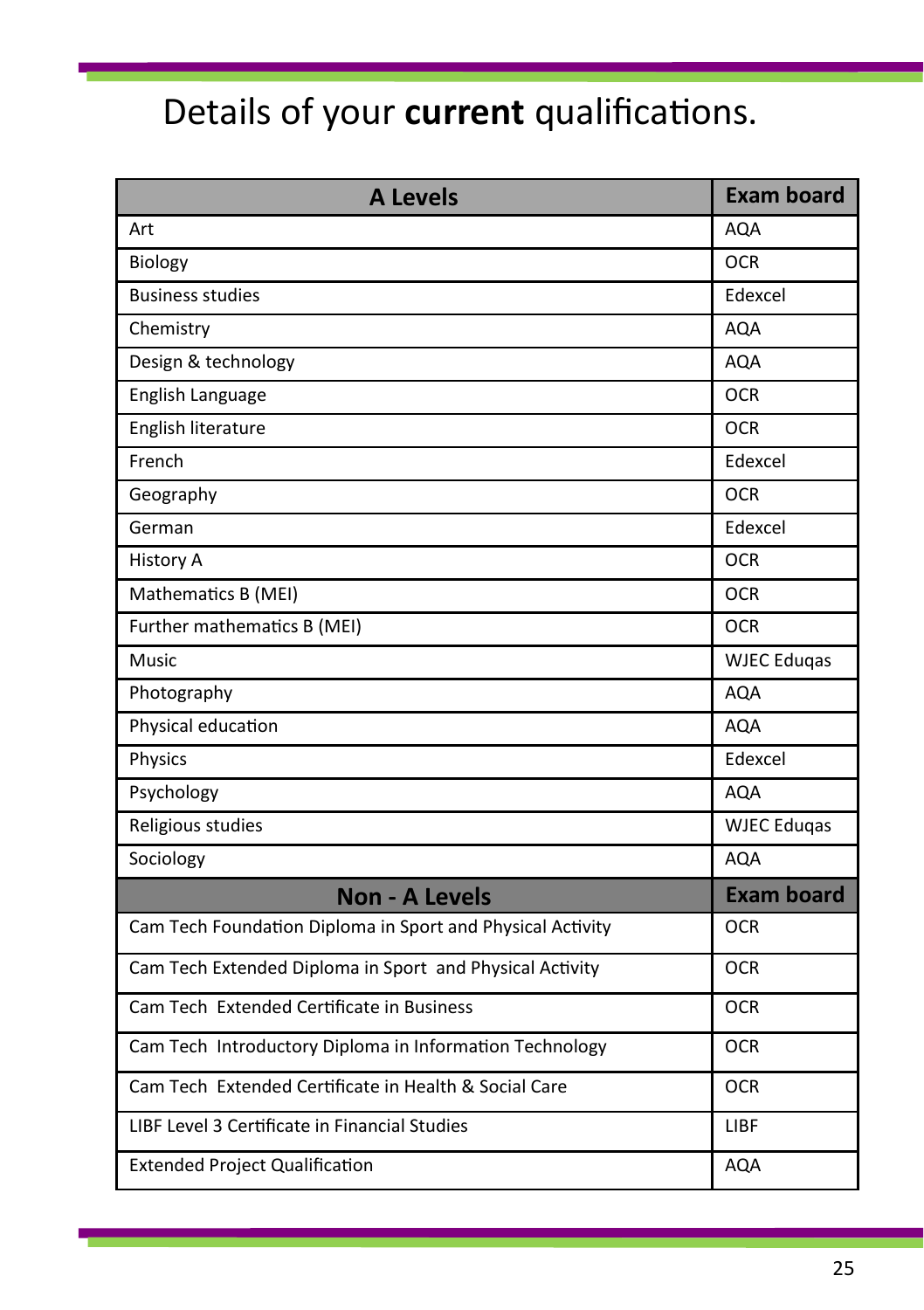## **Tuition Fees and Student Loans**

There's a student finance package available to help with the costs of higher education. The main sources of help for full-time students are:

- Student Loans from the government **www.gov.uk/student-finance**
- Bursaries from universities and colleges **check their websites**

#### **Tuition Fee Loans**

If you take out a Student Loan from the government, you won't have to start paying it back until you've left your course and are earning more than £26, 575 a year.

#### **Maintenance Loans**

As well as the cost of your tuition fees, you can take out a loan to pay for your living costs while attending university. The maximum amount is £12,010 per year, although one-third of this is only available to students coming from lower -income households.

#### **Government allowances**

If you are eligible for Disabled Studies' Allowance (eg. For dyslexia) or are a carer or have dependents to look after, you will also be able to apply for funds which you do not need to pay back, to help with the cost of going to university.

#### **Bursaries & Scholarships**

You may be able to get extra help from your university or college. Bursaries are provided to help students from low-income households. Scholarships are usually awarded to students with particularly high grades or a county-level sporting standard. You don't have to pay bursaries back.

#### **Private universities**

There is a small number of privately-funded universities in the country (such as Pearson College). Check the funding arrangements for your universities to be sure what fees you will have to pay.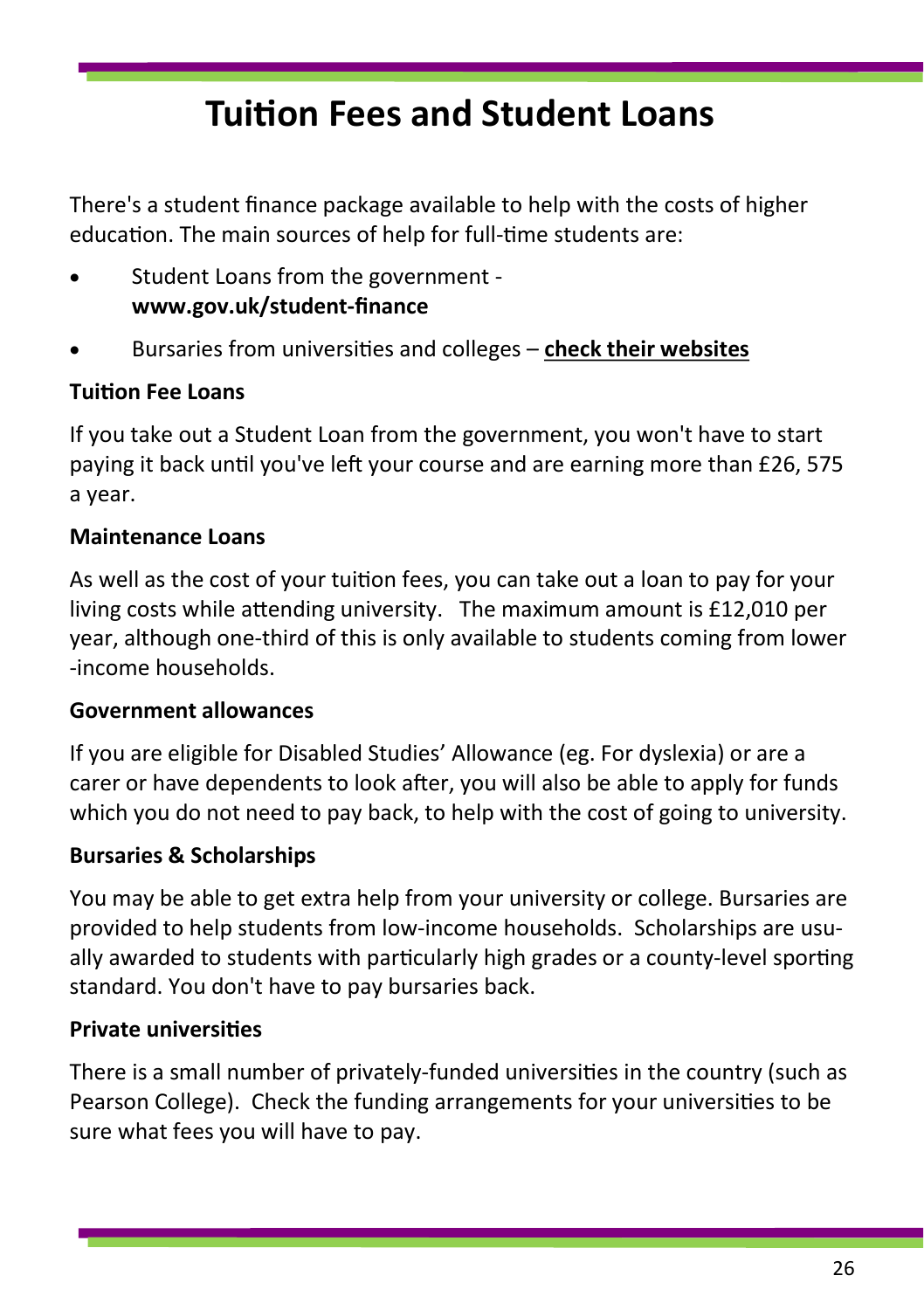## **\_\_\_\_\_\_\_\_\_\_\_\_\_\_\_\_\_\_\_\_\_\_\_\_\_\_\_\_\_\_\_\_\_\_\_\_\_\_\_\_\_\_\_\_\_\_\_\_\_\_\_\_\_\_\_\_\_\_\_\_\_\_\_ Points to consider when writing your Personal Statement**

Your personal statement is your opportunity to tell the university about yourself, but they will be most interested in you as a student, rather than you as a person.

- Explain why you want to study the course you are applying for. If you mention your personal interests and hobbies, try to link them to the skills and experience required for the course.
- The personal statement could be used as the basis for an interview, so be prepared to answer questions on it.
- This may be your only written work that the course tutor sees before making a decision; make sure it is organised and literate. Get the grammar, spelling and punctuation right. A statement filled with errors will give a negative impression of your skills and the effort you have put in to being accepted.
- Writing about yourself is probably not something you do very often, so you might need to practice writing in this particular style. It is a good idea to list your hobbies and achievements, and then you can decide which ones demonstrate your strongest skills and personality.
- Remember that you only write one personal statement, but it will be read by all of your chosen universities. Don't include anything that is specific to one course you're applying for.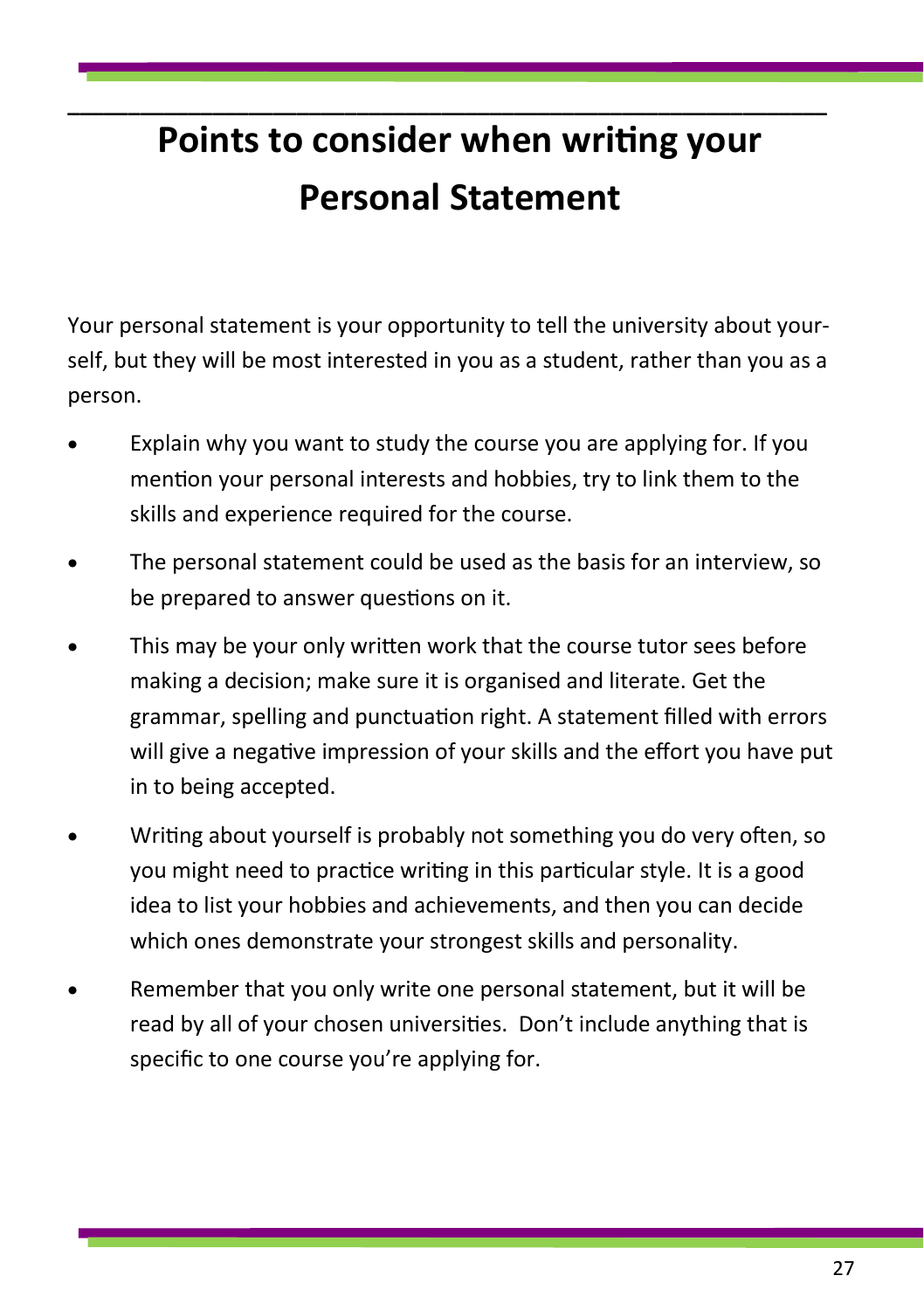#### **Expand upon your interests and experiences**

Your statement will be more convincing and personal if you write about why an experience, activity or interest makes you a good candidate for the course. Include enough additional information to make it interesting and to demonstrate your own interest. Rather than making a statement such as:

'I enjoy badminton'

try to provide context and show what you have learnt, for example:

'I play badminton twice a week with a club that plays in local competitions and I play in both singles and doubles matches. Doubles matches requires good team working, an ability to support your partner, to devise a game plan but be able to adapt it as required and fast reactions. I enjoy the social side of the club and take responsibility for organizing the social activities and fundraising events. This gives me an opportunity to develop my organizational and planning skills. Fitting in all these activities while keeping up with my academic studies demands good time management and I think I do that very well.'

#### **Applying to multiple courses**

Remember that you only write one personal statement so it will be used for all your choices. If you are applying for a joint degree you will need to explain why you are interested in both aspects of this joint programme. If you are applying for different subjects or courses, you need to identify the common themes and skills that are relevant to your choices. For example, both mathematics and law are subjects where you have to think logically and apply rules. You may like both subjects because you enjoy solving problems, using theory and natural or man-made laws to come to a correct conclusion.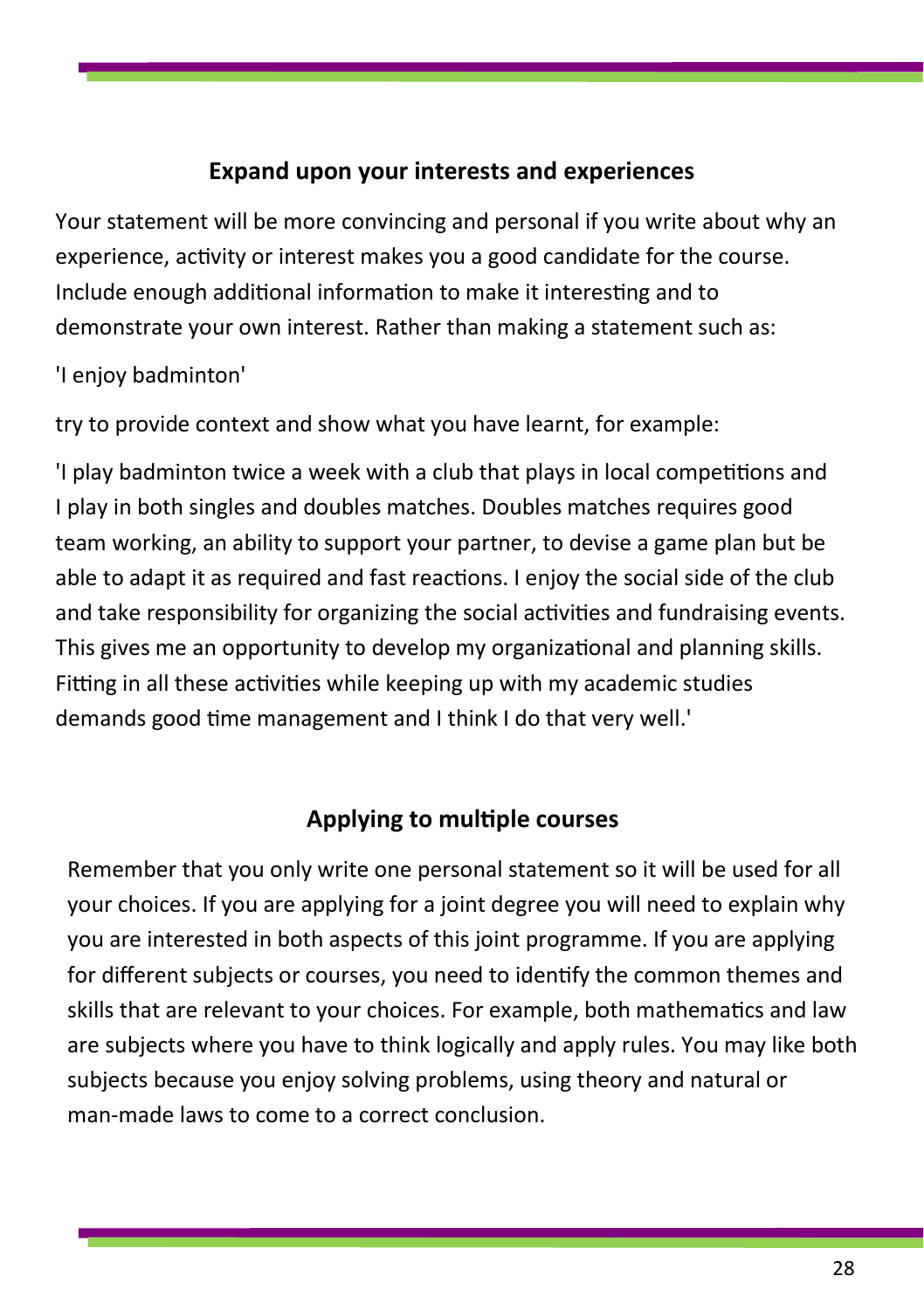If you mention a subject in your personal statement and are applying to other courses, you may be asked by the university or college for additional information about why you have chosen alternative courses.

#### **Attention-grabbing**

Some statements start with quotes, some include jokes, and some set out to be unusual or eye-catching. Sometimes it works, but it might have the opposite effect to what you hoped. The admissions decision maker may not share your sense of humour so be careful when trying to make your statement stand out.

#### **What to include - Interests, experiences and abilities that can be included in your statement**

Below are some suggestions of what to include in your personal statement. These are guidelines only so don't worry if some of the suggestions do not apply to you:

- Why you have chosen the course(s)  $-$  this is particularly important when you're applying for a subject that you have not studied before
- The reasons why that subject area interests you
- Evidence that you understand what is required to study the course, e.g. if applying for psychology courses, show that you know how scientific the subject is
- How your current or previous studies relate to the course(s) that you have chosen
- Any activities that demonstrate your interest in the course(s)
- Why you want to go to university or college
- Details of jobs, placements, work experience or voluntary work, particularly if it's relevant to your chosen course(s)
- Hobbies, interests and social activities that demonstrate your skills and abilities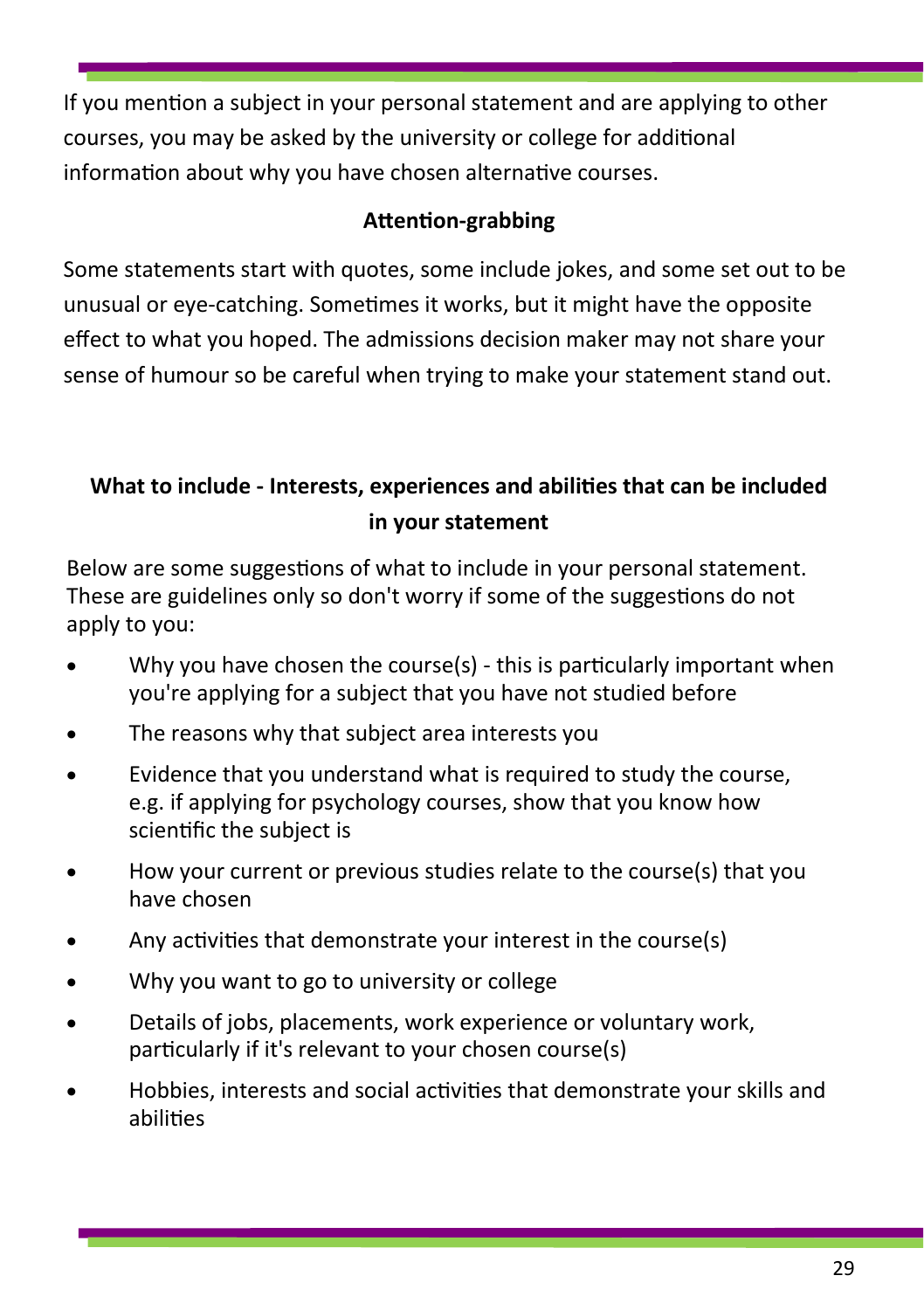- Details of non-accredited skills and achievement which you have gained through activities such as the Duke of Edinburgh Award or Freman Community Service
- Any other achievements that you are proud of, e.g. reaching Grade 3 piano or being selected for the county cricket team
- Positions of responsibility that you hold/have held both in and out of school, e.g. prefect, sports leader, member of House Council
- Attributes that make you interesting, special or unique
- Whether you have any future plans of how you want to use the knowledge and experience that you gain

#### The screen print below shows the Unifrog section in which we recommend students draft their personal statements





#### **Current Version**

Your entries are saved automatically

Why do you want to study this subject? Enter text here..

30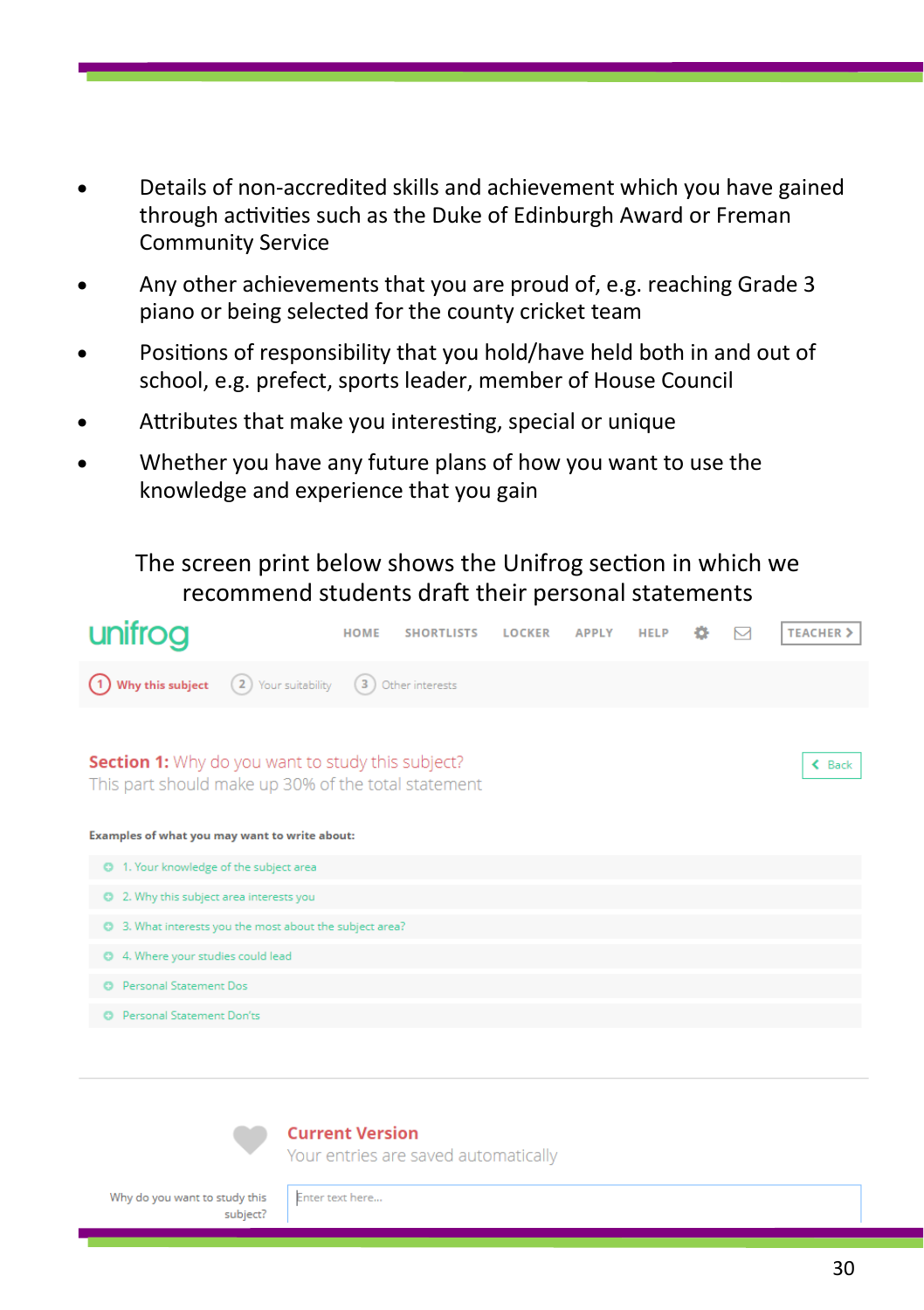## **Dos and don'ts when constructing your personal statement:**

**Do** create a list of your ideas before attempting to write the real thing

**Do** expect to produce several drafts before being totally happy

**Do** ask people you trust for their feedback

**Do** check university and college prospectuses, websites and Entry Profiles, as they usually tell you the criteria and qualities that they want their students to demonstrate

**Do** use your best English and **don't** let spelling and grammatical errors spoil your statement

**Do** be enthusiastic - if you show your interest in the course, it may help you get a place

**Don't** feel that you need to use elaborate language. If you try too hard to impress with long words that you are not confident using, the focus of your writing may be lost

**Don't** say too much about things that are not relevant - if you think that you are starting to, take a break and come back to your statement when you feel more focused

**Don't** lie - if you exaggerate you may get caught out at interview when asked to elaborate on an interesting achievement

**Don't** rely on a spellchecker as it will not pick up everything - proof read as many times as possible

**Don't** leave it to the last minute - your statement will seem rushed and important information could be left out

**Don't** expect to be able to write your personal statement whilst watching TV or surfing the internet - this is your future, so make the most of the opportunity to succeed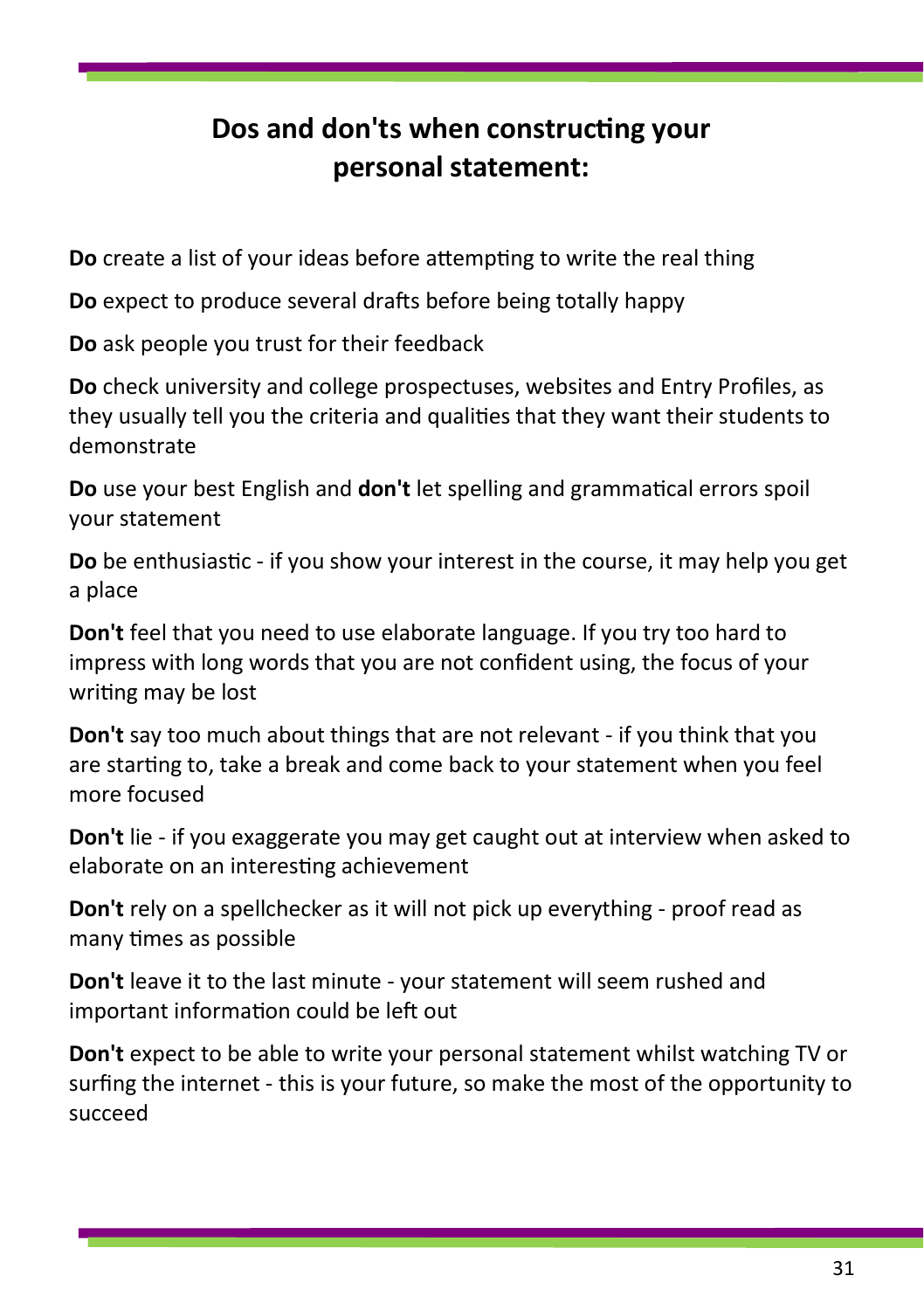#### **Size and presentation - How to provide your personal statement**

You can enter up to 4,000 characters (this includes spaces) or 47 lines of text (this includes blank lines), whichever comes first. You do not have to use all the space provided. When you save text, the system will tell you how many characters are still available or if you have used too many. You can preview your statement after you have saved it.

Please note that you cannot use *italics*, **bold**, underlining or foreign characters (such as á, ë, õ) in your personal statement - the system will automatically remove these when saved. This will not disadvantage your application.

### **Similarity detection - UCAS Similarity Detection Service and guidance for applicants**

This guide is designed to help applicants using the UCAS application system to understand our Similarity Detection process. All personal statements received in support of an application are subject to testing. It has been widely broadcast that some example personal statements found on the internet have been used by applicants, in some cases word for word. The system, called Copycatch, is used to identify statements that show similarity, quantify the suspect material and report the findings. It is a tool designed to help the admissions staff at higher education institutions (HEIs) judge applications, and it is the universities and colleges who will decide what action, if any, to take regarding notified cases.

Research has shown that the majority of applicants using the UCAS application system did indeed write their own personal statements but the number who made use of other people's material was sufficient to justify the implementation of the Similarity Detection Service.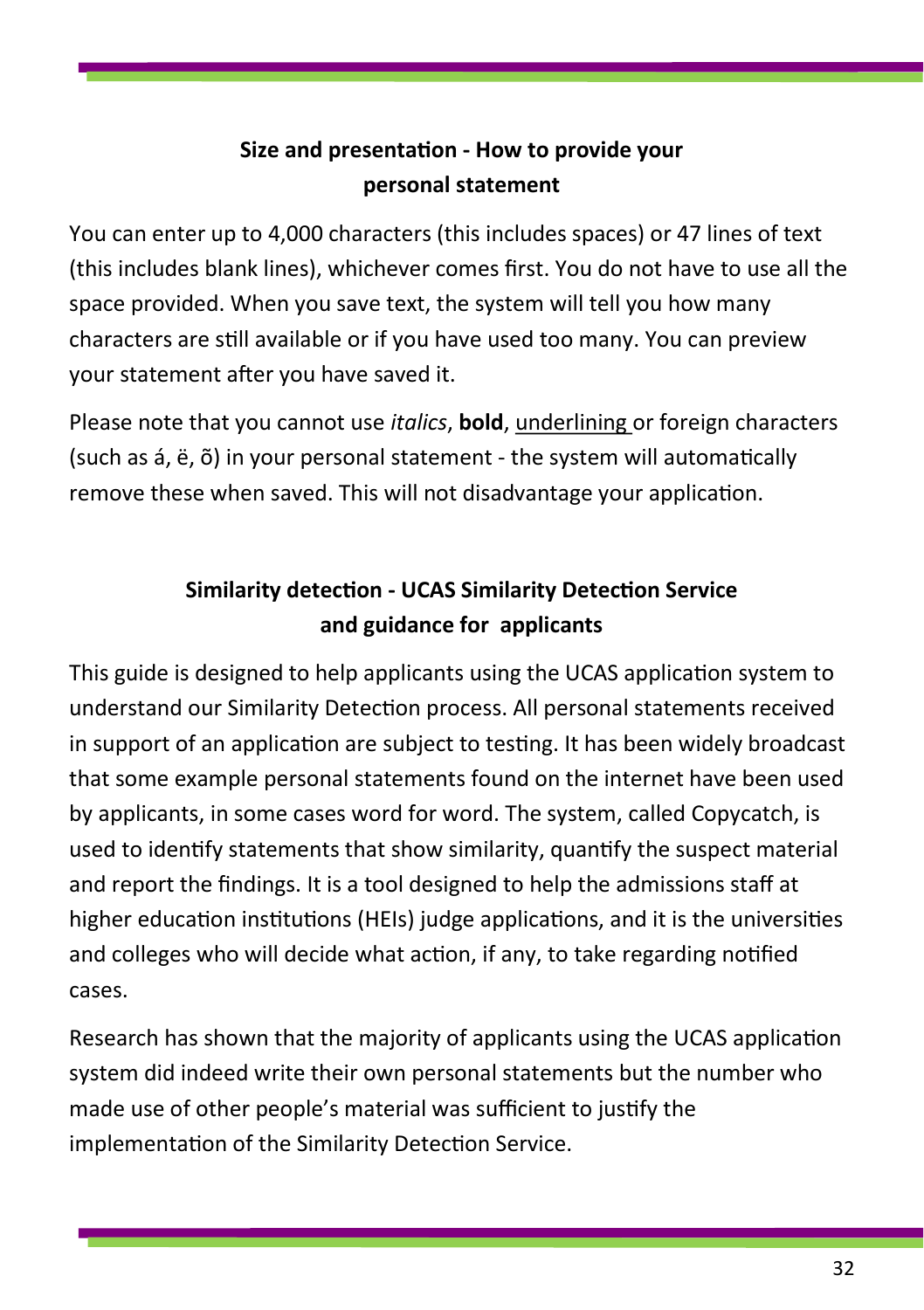#### **What the Similarity Detection Service does**

The personal statement in each incoming application is checked against a library of all personal statements previously submitted to UCAS and sample statements collected from a variety of websites and other sources including paper publications. Each personal statement received at UCAS is added to the library of statements after it has been processed.

Any statements showing a level of similarity of 10% or greater will be reviewed by members of the UCAS Similarity Detection Service team. HEIs will be notified of any cases where there are reasonable grounds for suspicion. Applicants will also be notified that the UCAS Similarity Detection Service has found that their personal statement merits investigation. The decision about what action, if any, to take regarding notified cases rests with the admissions tutors at individual HEIs.

The Copycatch process ignores 450 commonly used words that many applicants almost inevitably use in their statements such as 'and', 'so' and 'with', and also ignores a selection of commonly used words and phrases including 'Duke of Edinburgh' and 'football'.

#### **Verification**

Copycatch is a process that identifies sentences in a personal statement that are matched to other personal statements already held in the Copycatch system. Levels of similarity are reviewed by trained staff who decide whether you and the institutions you are applying to need to be notified that similarity has been found. Ultimately it is the institutions you are applying to that decide on the significance of the results and what action, if any, to take.